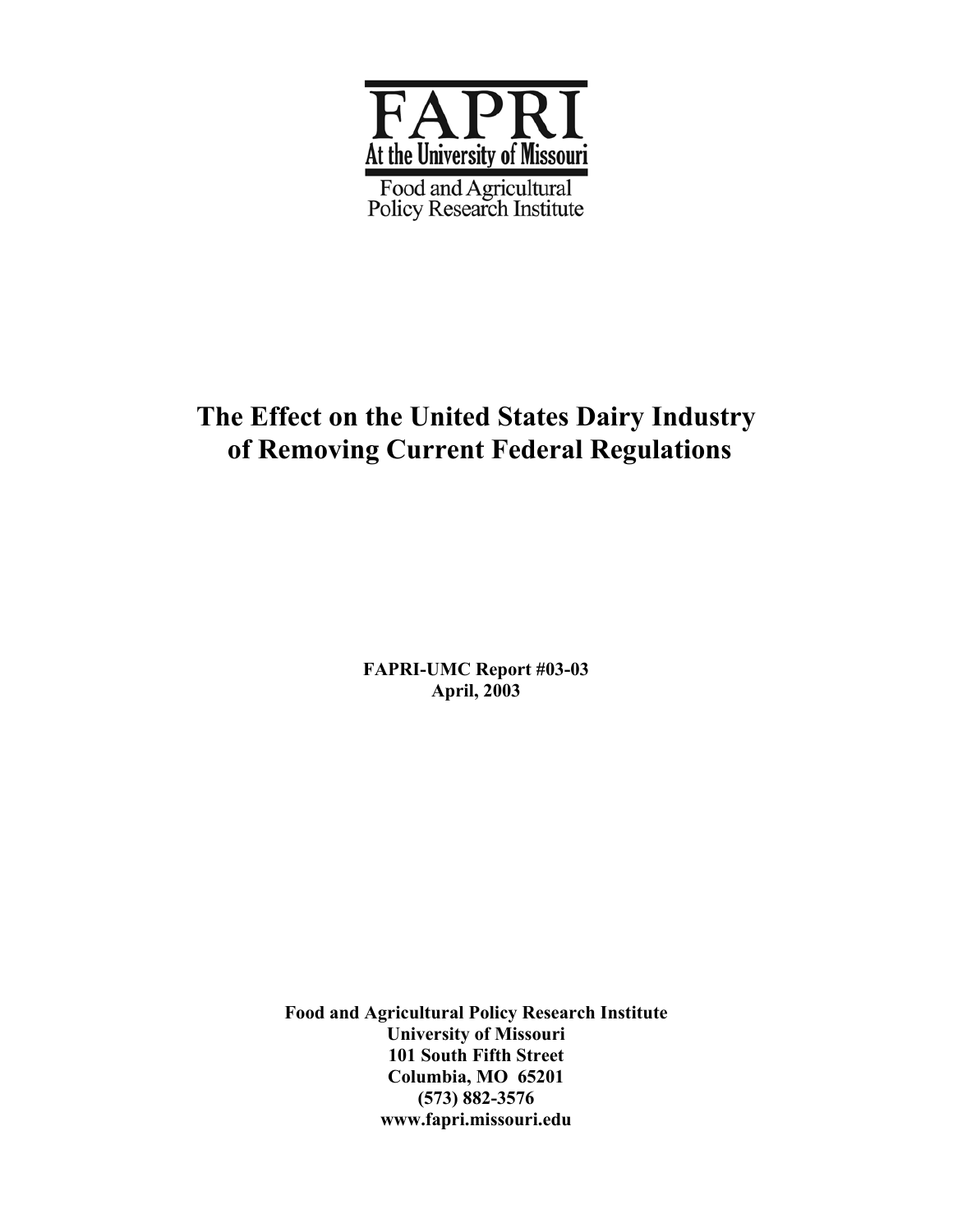# **The Effect on the United States Dairy Industry of Removing Current Federal Regulations**

Scott Brown FAPRI – University of Missouri

The Food and Agricultural Policy Research Institute (FAPRI) has provided Congress quantitative analysis of policy alternatives since the 1980s. The majority of the FAPRI analysis has been conducted on a particular policy alternative under consideration as Congress debate farm policy change. Focusing on the quantitative effect of one policy alternative does not allow for a broader view of the effect that an entire set of policies has on an agricultural sector.

The objective of this work is to provide a layer-by-layer dissection of the effect that each current major federal dairy policies has on the dairy industry. This approach allows for the measurement of both the effect of one piece of current policy and the effect that combinations of current policy have on the dairy industry. The major features of dairy policy analyzed are the Milk Income Loss Contract (MILC) program, the dairy price support program, the Dairy Export Incentive Program (DEIP), and Federal Milk Market Orders (FMMOs). This analysis does not cover any changes in state-level dairy regulations that are currently in place.

The scenarios shown in this analysis should not be interpreted as likely outcomes for dairy policy change. In many cases, these scenarios represent "end points" or "corners" of policy choices. They are meant to frame the debate for a particular policy option.

These policy alternatives are run with the FAPRI dairy model that is documented in FAPRI-UMC TDR # 01-03. The FAPRI dairy model is a set of over 350 structural equations that attempt to capture the important economic relationships that exist in the U.S. dairy sector. The supply side of the model is handled at the state-level while the demand portion of the model is national.

## **FAPRI Dairy Baseline**

The analysis will be a forward-looking examination (2003-2012) of what the dairy industry may look like if each of the regulations that are the focus of this work is removed. The yardstick that will be used to measure the effect of eliminating these policies is the March 2003 FAPRI baseline. A full description of the domestic baseline covering many agricultural commodities can be found in the "FAPRI 2003 U.S. Baseline Briefing Book," FAPRI-UMC Technical Data Report 04-03, March 2003. This report can be found on the FAPRI website at www.fapri.missouri.edu.

The domestic dairy baseline is driven in part by expected feed prices and information about the general economic outlook. Equally important to the baseline for the domestic dairy industry are assumptions related to current policy. The March baseline assumes that the price support program and FMMOs remain in place for the life of the baseline. The MILC program expires September 30, 2005, as legislated in the 2002 farm bill, and is capped at a producer's first 2.4 million pounds of marketings. The baseline assumes that producers do not reorganize their operations to qualify more of their milk for the MILC program. This leads to a baseline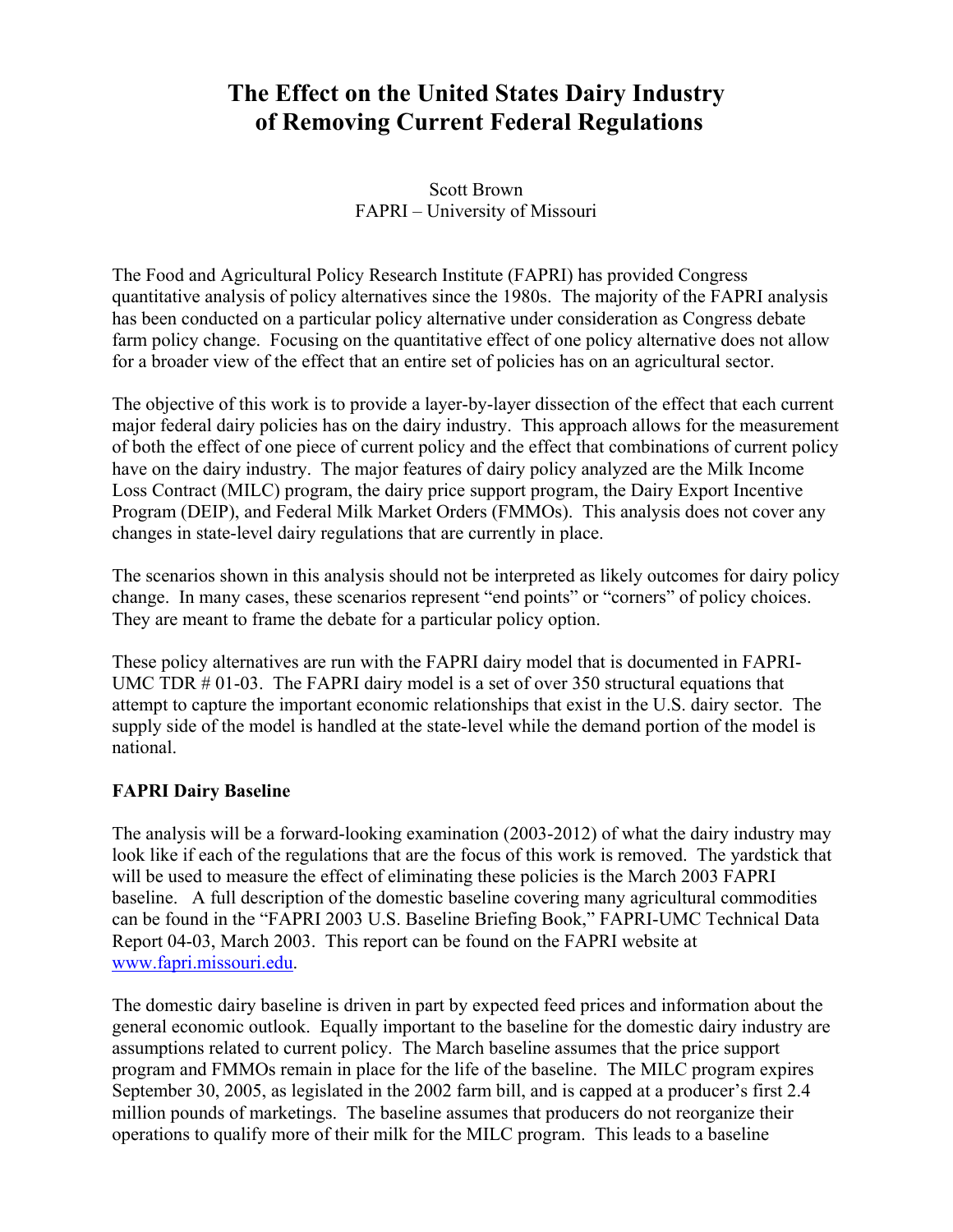assumption that 58.5 percent of the milk produced in the U.S. is eligible for MILC payments. The percentage of milk eligible for MILC payments varies greatly on a state-level basis. This baseline assumes full use of the DEIP for nonfat dry milk but no DEIP use in cheese or butter markets. Current import trade restrictions remain in place throughout the baseline. This baseline assumes no butter/non fat dry milk tilts will occur in support prices for these products.

An overview of the dairy baseline is shown in Table 1. This baseline projects that U.S. all milk prices remain at or below \$13 per cwt. during the baseline. The baseline shows that milk prices increase at a faster pace after the MILC program ends. Milk prices are projected to grow slower than previous baselines primarily as a result of the slower growth in domestic cheese consumption projected in this baseline. Nonfat dry milk prices remain at the government purchase price throughout the baseline as government stocks of nonfat dry milk remain burdensome. Both butter and cheese prices increase over the baseline as growth in demand for those products remains slightly ahead of the growth in supply. Government outlays for the dairy industry are expected to top \$2.5 billion in fiscal year 2003 as retroactive payments under the MILC program and many of the 2003 MILC payments fall in fiscal 2003. The annual cost of the MILC program is expected to average \$1.5 billion.

|                                      | 2003    | 2004    | 2005    | 2006   | 2007           | 2008                     | 2009                     | 2010                     | 2011   | 2012   |
|--------------------------------------|---------|---------|---------|--------|----------------|--------------------------|--------------------------|--------------------------|--------|--------|
| Dairy Cows (thou. head)              | 9,067   | 9,011   | 8,965   | 8,896  | 8,841          | 8,801                    | 8,768                    | 8,741                    | 8,718  | 8,700  |
| Milk Yield (lbs.)                    | 18,884  | 19,179  | 19,462  | 19,714 | 19,991         | 20,268                   | 20,534                   | 20,791                   | 21,043 | 21,291 |
| Milk Production (bil. lbs.)          | 171.2   | 172.8   | 174.5   | 175.4  | 176.7          | 178.4                    | 180.0                    | 181.7                    | 183.5  | 185.2  |
| All Milk Price (\$/cwt.)             | 12.19   | 12.24   | 12.27   | 12.52  | 12.58          | 12.71                    | 12.73                    | 12.81                    | 12.91  | 13.00  |
| MILC Payment (\$/cwt.)               | 1.22    | 1.18    | 1.16    | 0.00   | 0.00           | 0.00                     | 0.00                     | 0.00                     | 0.00   | 0.00   |
| Class III Price (\$/cwt.)            | 10.98   | 11.07   | 11.11   | 11.37  | 11.45          | 11.59                    | 11.63                    | 11.73                    | 11.85  | 11.96  |
| Class IV Price (\$/cwt.)             | 10.49   | 10.50   | 10.55   | 10.85  | 10.91          | 11.06                    | 11.06                    | 11.12                    | 11.20  | 11.26  |
| Cheese Price (\$/lb.)                | 1.25    | 1.25    | 1.26    | 1.28   | 1.29           | 1.30                     | 1.30                     | 1.31                     | 1.33   | 1.34   |
| Butter Price (\$/lb.)                | 1.19    | 1.25    | 1.26    | 1.33   | 1.35           | 1.38                     | 1.39                     | 1.40                     | 1.42   | 1.43   |
| Nonfat Dry Milk Price (\$/lb.)       | 0.84    | 0.81    | 0.81    | 0.81   | 0.81           | 0.81                     | 0.81                     | 0.81                     | 0.81   | 0.81   |
| Per Capita Consumption (lbs.)        |         |         |         |        |                |                          |                          |                          |        |        |
| Cheese                               | 30.1    | 30.5    | 30.8    | 31.0   | 31.2           | 31.4                     | 31.7                     | 32.0                     | 32.3   | 32.5   |
| <b>Butter</b>                        | 4.7     | 4.6     | 4.6     | 4.5    | 4.5            | 4.4                      | 4.4                      | 4.4                      | 4.3    | 4.3    |
| Nonfat Dry Milk                      | 3.3     | 3.4     | 3.4     | 3.4    | 3.5            | 3.5                      | 3.5                      | 3.5                      | 3.6    | 3.6    |
| Fluid                                | 207.8   | 207.9   | 207.5   | 206.4  | 205.3          | 204.3                    | 203.7                    | 203.2                    | 202.9  | 202.5  |
| Net Removals (mil. lbs.)             |         |         |         |        |                |                          |                          |                          |        |        |
| Nonfat Dry Milk                      | 457     | 367     | 341     | 292    | 267            | 268                      | 250                      | 228                      | 206    | 187    |
| Gov't Outlays (mil. \$, fiscal year) | 2,586.4 | 1,524.4 | 1,501.3 | 579.9  | 268.0          | 271.9                    | 259.9                    | 244.1                    | 226.5  | 210.0  |
| MILC Program                         | 2,205.8 | 1,200.9 | 1,188.4 | 296.6  | $\blacksquare$ | $\overline{\phantom{a}}$ | $\overline{\phantom{a}}$ | $\overline{\phantom{a}}$ |        |        |
| Other                                | 380.6   | 323.5   | 313.0   | 283.2  | 268.0          | 271.9                    | 259.9                    | 244.1                    | 226.5  | 210.0  |

Table 1. Summary of the FAPRI March 2003 Dairy Baseline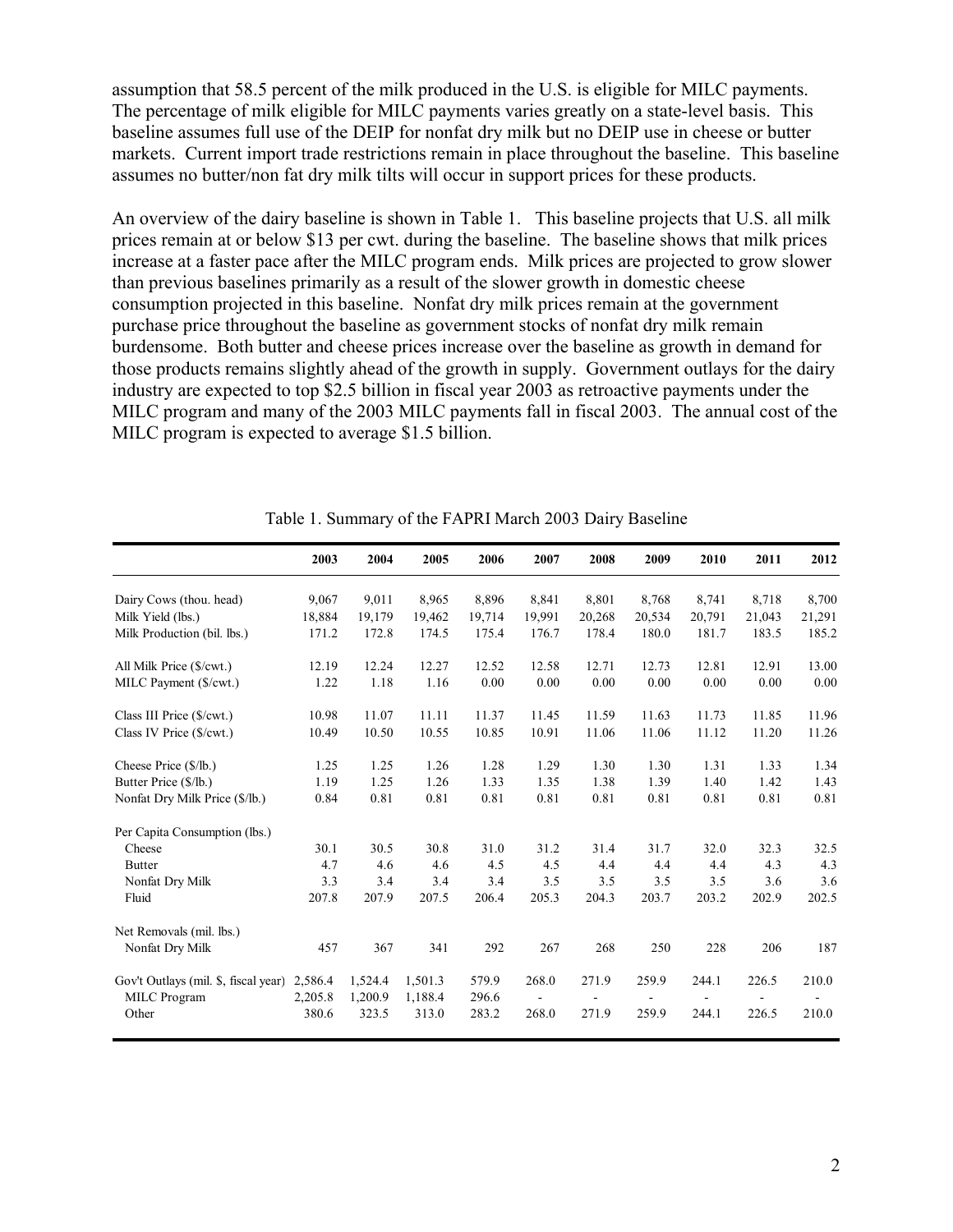## **MILC Program**

The first piece of dairy policy examined is the MILC program. To provide a broader view of the impacts of the MILC program, three separate scenarios are included. The first scenario (MILC) extends the MILC program for the life of the baseline. The second scenario (MILC+) extends the MILC program for the life of the baseline and removes the 2.4 million pound cap on producer marketings eligible for the payment. The final scenario (No MILC) is elimination of the MILC program.

It is important to recognize that the assumed participation rates used in the baseline are crucial in determining how states fare under the alternatives shown here. The actual level of participation in each state remains unclear. Although some data is beginning to surface regarding state-level MILC program payments, it is by no means final. For example, some potential participants have not signed up yet recognizing they will still be eligible for retroactive payments under the program. The assumption that 58.5 percent of milk marketed in the United States is eligible for a direct payment results from summing eligible milk in each of the major states. The early data recently available would suggest U.S. participation to date is less than assumed in the baseline. The amount of eligible milk in each state was calculated by looking at the size of operation information contained in milk production reports. This approach in determining participation is not exact. The assumption of the percent of milk eligible for a direct payment in each state is: California, 17; Wisconsin, 85; New York, 77; Pennsylvania, 90; Minnesota, 85; Idaho, 24; New Mexico, 8; Michigan, 70; Washington, 29; and Texas, 47. The baseline assumes no reduction in each states eligible milk percentage over time even though continued structural change would suggest a reduction should occur. On the other side of the equation is the notion that over time additional leakage around the 2.4 million pound cap could occur.

The three scenarios chosen to examine the MILC program provide a broad examination of the program's effects. The MILC scenario provides an examination of the longer run impact of the current program since the baseline only has the MILC program in place through September 30, 2005. The MILC+ scenario allows analysis of a program that behaves quite differently from the current MILC program since there is no cap on eligible milk. In addition, this scenario provides information on how the MILC program would affect the dairy industry if the 2.4 million pound marketings cap could be worked around through reorganization of producers' operations. The remaining scenario, NoMILC, shows how the industry would fare without the direct payment program.

The aggregate results shown in Table 2 suggest that each of these scenarios has tradeoffs that occur depending on how much of producer revenue is derived from the market versus direct payments from the government. Not surprisingly, the largest level of milk supplies occurs under the MILC+ scenario. This result occurs because the government is making direct payments on all milk marketed which gives the largest net revenue increase. In addition, the MILC+ run shows the largest level of government outlays, averaging \$2.8 billion per year over the 2008 to 2012 period.

At the other end of the spectrum is the NoMILC scenario. This scenario results in the lowest level of milk production and the lowest level of government outlays. Over the 2008 to 2012 period, government outlays under this option average only \$0.2 billion per year. This cost is associated with running the price support program and the DEIP. Milk production averages 200 million pounds below the baseline over the 2008 to 2012 period.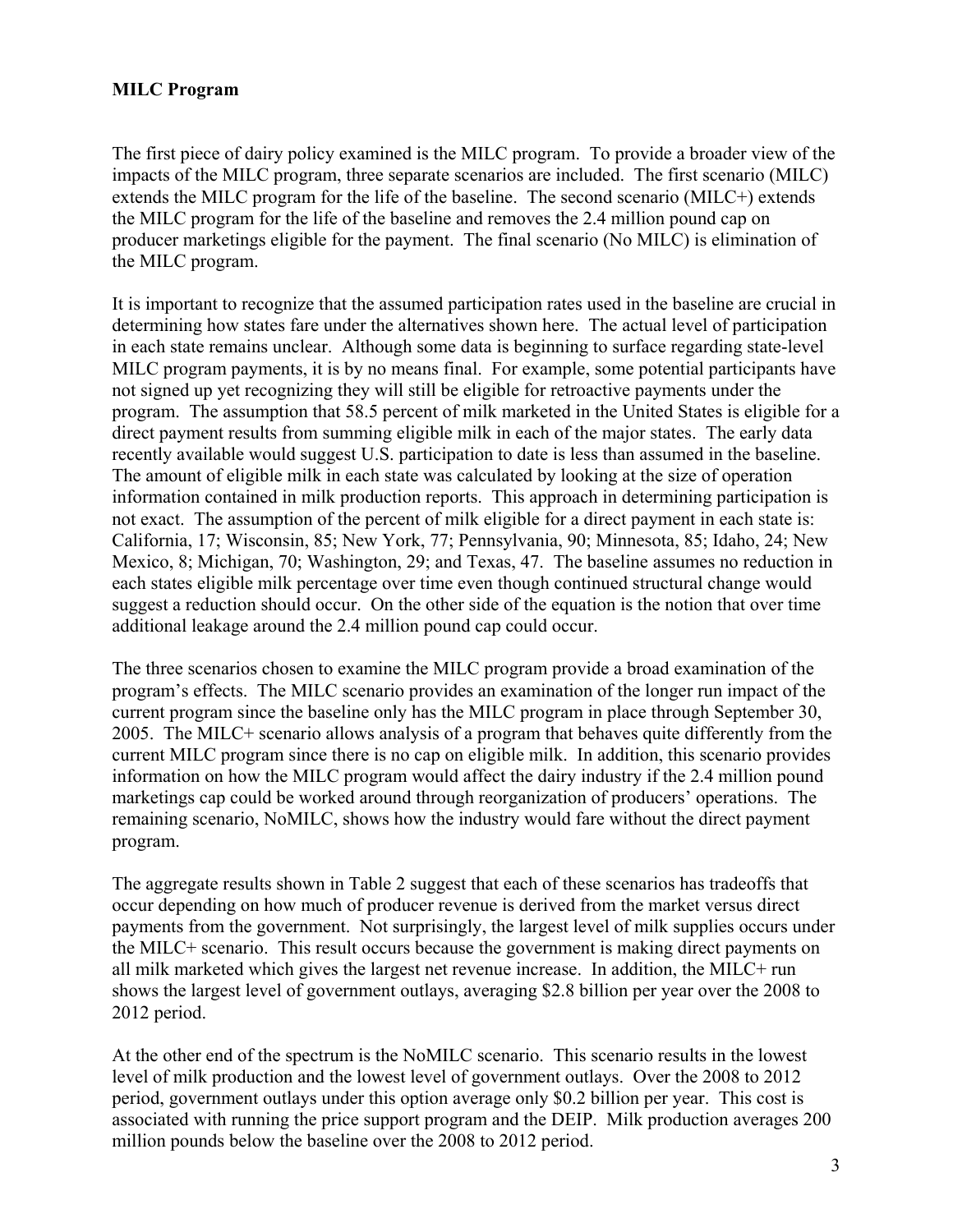|                                             | 2003             | 2004             | 2005             | 2006             | 2007             | 2008             | 2009             | 2010             | 2011             | 2012             | $03-07$ Ave.     | 08-12 Ave.       |
|---------------------------------------------|------------------|------------------|------------------|------------------|------------------|------------------|------------------|------------------|------------------|------------------|------------------|------------------|
| Milk Production (bil. lbs.)                 |                  |                  |                  |                  |                  |                  |                  |                  |                  |                  |                  |                  |
| <b>Baseline</b>                             | 171.2            | 172.8            | 174.5            | 175.4            | 176.7            | 178.4            | 180.0            | 181.7            | 183.5            | 185.2            | 174.1            | 181.8            |
| MILC                                        | 171.2            | 172.8            | 174.5            | 176.2            | 177.9            | 179.7            | 181.5            | 183.2            | 185.0            | 186.7            | 174.5            | 183.2            |
| $\triangle$ From Base                       | 0.0              | 0.0              | 0.0              | 0.8              | 1.1              | 1.3              | 1.4              | 1.5              | 1.5              | 1.5              | 0.4              | 1.4              |
| MILC+                                       | 172.0            | 173.9            | 175.8            | 177.6            | 179.4            | 181.3            | 183.2            | 184.9            | 186.6            | 188.3            | 175.8            | 184.9            |
| $\triangle$ From Base                       | 0.8              | 1.1              | 1.3              | 2.3              | 2.7              | 2.9              | 3.1              | 3.2              | 3.2              | 3.1              | 1.6              | 3.1              |
| $\Delta$ From MILC                          | 0.8              | 1.1              | 1.3              | 1.5              | 1.6              | 1.6              | 1.7              | 1.7              | 1.7              | 1.6              | 1.2              | 1.7              |
| No MILC                                     | 170.3            | 171.7            | 173.1            | 174.7            | 176.3            | 178.1            | 179.8            | 181.6            | 183.4            | 185.2            | 173.2            | 181.6            |
| $\triangle$ From Base                       | $-0.9$           | $-1.2$           | $-1.3$           | $-0.7$           | $-0.4$           | $-0.3$           | $-0.2$           | $-0.1$           | $-0.1$           | $-0.1$           | $-0.9$           | $-0.2$           |
| $\Delta$ From MILC<br>$\Delta$ From MILC+   | $-0.9$<br>$-1.7$ | $-1.2$<br>$-2.2$ | $-1.3$<br>$-2.6$ | $-1.5$<br>$-2.9$ | $-1.6$<br>$-3.1$ | $-1.6$<br>$-3.2$ | $-1.6$<br>$-3.3$ | $-1.6$<br>$-3.3$ | $-1.6$<br>$-3.3$ | $-1.6$<br>$-3.2$ | $-1.3$<br>$-2.5$ | $-1.6$<br>$-3.3$ |
|                                             |                  |                  |                  |                  |                  |                  |                  |                  |                  |                  |                  |                  |
| All Milk Price (\$/cwt.)<br><b>Baseline</b> | 12.19            | 12.24            | 12.27            | 12.52            | 12.58            | 12.71            | 12.73            | 12.81            | 12.91            | 13.00            | 12.36            | 12.83            |
| MILC                                        | 12.19            | 12.24            | 12.27            | 12.28            | 12.22            | 12.28            | 12.26            | 12.32            | 12.41            | 12.50            | 12.24            | 12.36            |
| $\Delta$ From Base                          | 0.00             | 0.00             | 0.00             | $-0.24$          | $-0.36$          | $-0.43$          | $-0.47$          | $-0.50$          | $-0.50$          | $-0.50$          | $-0.12$          | $-0.48$          |
| MILC+                                       | 11.96            | 11.89            | 11.85            | 11.80            | 11.71            | 11.74            | 11.71            | 11.75            | 11.85            | 11.95            | 11.84            | 11.80            |
| $\Delta$ From Base                          | $-0.23$          | $-0.35$          | $-0.42$          | $-0.72$          | $-0.88$          | $-0.97$          | $-1.03$          | $-1.06$          | $-1.06$          | $-1.05$          | $-0.52$          | $-1.04$          |
| $\Delta$ From MILC                          | $-0.23$          | $-0.35$          | $-0.42$          | $-0.48$          | $-0.52$          | $-0.54$          | $-0.56$          | $-0.56$          | $-0.56$          | $-0.55$          | $-0.40$          | $-0.56$          |
| No MILC                                     | 12.45            | 12.61            | 12.71            | 12.75            | 12.73            | 12.81            | 12.80            | 12.86            | 12.95            | 13.02            | 12.65            | 12.89            |
| $\Delta$ From Base                          | 0.25             | 0.37             | 0.44             | 0.23             | 0.15             | 0.10             | 0.07             | 0.04             | 0.03             | 0.02             | 0.29             | 0.05             |
| $\Delta$ From MILC                          | 0.25             | 0.37             | 0.44             | 0.48             | 0.51             | 0.53             | 0.54             | 0.54             | 0.53             | 0.52             | 0.41             | 0.53             |
| $\Delta$ From MILC+                         | 0.49             | 0.72             | 0.86             | 0.95             | 1.02             | 1.07             | 1.09             | 1.10             | 1.10             | 1.08             | 0.81             | 1.09             |
| MILC Payment (\$/cwt.) a/                   |                  |                  |                  |                  |                  |                  |                  |                  |                  |                  |                  |                  |
| <b>Baseline</b>                             | 1.22             | 1.18             | 1.16             | $\boldsymbol{0}$ | $\boldsymbol{0}$ | $\boldsymbol{0}$ | $\boldsymbol{0}$ | $\boldsymbol{0}$ | $\boldsymbol{0}$ | $\boldsymbol{0}$ | 0.71             | 0.00             |
| <b>MILC</b>                                 | 1.22             | 1.18             | 1.16             | 1.15             | 1.17             | 1.13             | 1.13             | 1.10             | 1.05             | 1.00             | 1.18             | 1.08             |
| $\Delta$ From Base                          | 0.00             | 0.00             | 0.00             | 1.15             | 1.17             | 1.13             | 1.13             | 1.10             | 1.05             | 1.00             | 0.46             | 1.08             |
| MILC+                                       | 1.32             | 1.33             | 1.34             | 1.35             | 1.39             | 1.36             | 1.37             | 1.34             | 1.29             | 1.23             | 1.35             | 1.32             |
| $\Delta$ From Base                          | 0.10             | 0.15             | 0.18             | 1.35             | 1.39             | 1.36             | 1.37             | 1.34             | 1.29             | 1.23             | 0.63             | 1.32             |
| $\Delta$ From MILC                          | 0.10             | 0.15             | 0.18             | 0.20             | 0.22             | 0.23             | 0.24             | 0.24             | 0.24             | 0.24             | 0.17             | 0.24             |
| No MILC                                     | 0.00             | 0.00             | 0.00             | 0.00             | 0.00             | 0.00             | 0.00             | 0.00             | 0.00             | 0.00             | 0.00             | 0.00             |
| $\triangle$ From Base                       | $-1.22$          | $-1.18$          | $-1.16$          | 0.00             | 0.00             | 0.00             | 0.00             | 0.00             | 0.00             | 0.00             | $-0.71$          | 0.00             |
| $\Delta$ From MILC                          | $-1.22$          | $-1.18$          | $-1.16$          | $-1.15$          | $-1.17$          | $-1.13$          | $-1.13$          | $-1.10$          | $-1.05$          | $-1.00$          | $-1.18$          | $-1.08$          |
| $\Delta$ From MILC+                         | $-1.32$          | $-1.33$          | $-1.34$          | $-1.35$          | $-1.39$          | $-1.36$          | $-1.37$          | $-1.34$          | $-1.29$          | $-1.23$          | $-1.35$          | $-1.32$          |
| Net Revenue (\$/cwt.) b/                    |                  |                  |                  |                  |                  |                  |                  |                  |                  |                  |                  |                  |
| <b>Baseline</b>                             | 12.91            | 12.93            | 12.95            | 12.52            | 12.58            | 12.71            | 12.73            | 12.81            | 12.91            | 13.00            | 12.78            | 12.83            |
| <b>MILC</b>                                 | 12.91            | 12.93            | 12.95            | 12.95            | 12.90            | 12.95            | 12.92            | 12.96            | 13.02            | 13.08            | 12.93            | 12.99            |
| $\Delta$ From Base                          | 0.00             | 0.00<br>13.22    | 0.00             | 0.43             | 0.32             | 0.23             | 0.19             | 0.15             | 0.11             | 0.08             | 0.15             | 0.15             |
| MILC+<br>$\Delta$ From Base                 | 13.28<br>0.37    | 0.29             | 13.19<br>0.24    | 13.15<br>0.63    | 13.09<br>0.51    | 13.10<br>0.39    | 13.07<br>0.34    | 13.09<br>0.28    | 13.13<br>0.22    | 13.18<br>0.18    | 13.19<br>0.41    | 13.12<br>0.28    |
| $\Delta$ From MILC                          | 0.37             | 0.29             | 0.24             | 0.20             | 0.19             | 0.16             | 0.15             | 0.13             | 0.11             | 0.10             | 0.26             | 0.13             |
| No MILC                                     | 12.45            | 12.61            | 12.71            | 12.75            | 12.73            | 12.81            | 12.80            | 12.86            | 12.95            | 13.02            | 12.65            | 12.89            |
| $\Delta$ From Base                          | $-0.46$          | $-0.32$          | $-0.24$          | 0.23             | 0.15             | 0.10             | 0.07             | 0.04             | 0.03             | 0.02             | $-0.13$          | 0.05             |
| $\Delta$ From MILC                          | $-0.46$          | $-0.32$          | $-0.24$          | $-0.20$          | $-0.17$          | $-0.14$          | $-0.13$          | $-0.10$          | $-0.08$          | $-0.06$          | $-0.28$          | $-0.10$          |
| $\Delta$ From MILC+                         | $-0.83$          | $-0.61$          | $-0.48$          | $-0.40$          | $-0.36$          | $-0.30$          | $-0.27$          | $-0.23$          | $-0.19$          | $-0.16$          | $-0.54$          | $-0.23$          |
| Government Outlays (mil \$, fiscal year)    |                  |                  |                  |                  |                  |                  |                  |                  |                  |                  |                  |                  |
| <b>Baseline</b>                             | 2,586            | 1,524            | 1,501            | 580              | 268              | 272              | 260              | 244              | 226              | 210              | 1,292            | 242              |
| <b>MILC</b>                                 | 2,586            | 1,524            | 1,501            | 1,498            | 1,516            | 1,515            | 1,512            | 1,483            | 1,427            | 1,366            | 1,725            | 1,461            |
| ∆ From Base                                 | $\overline{0}$   | $\theta$         | $\overline{0}$   | 919              | 1,247            | 1,243            | 1,252            | 1,239            | 1,200            | 1,156            | 433              | 1,218            |
| MILC+                                       | 3,399            | 2,664            | 2,709            | 2,758            | 2,831            | 2,852            | 2,871            | 2,844            | 2,761            | 2,665            | 2,872            | 2,799            |
| $\Delta$ From Base                          | 813              | 1,140            | 1,207            | 2,178            | 2,563            | 2,580            | 2,612            | 2,600            | 2,535            | 2,455            | 1,580            | 2,556            |
| $\Delta$ From MILC                          | 813              | 1,140            | 1,207            | 1,259            | 1,316            | 1,337            | 1,359            | 1,360            | 1,335            | 1,299            | 1,147            | 1,338            |
| No MILC                                     | 1,639            | 281              | 264              | 257              | 249              | 258              | 251              | 237              | 222              | 207              | 538              | 235              |
| $\triangle$ From Base                       | $-947$           | $-1,243$         | $-1,237$         | $-323$           | $-19$            | $-14$            | -9               | $-7$             | $-5$             | $-3$             | $-754$           | $-8$             |
| $\Delta$ From MILC                          | $-947$           | $-1,243$         | $-1,237$         | $-1,242$         | $-1,266$         | $-1,257$         | $-1,261$         | $-1,246$         | $-1,205$         | $-1,159$         | $-1,187$         | $-1,226$         |
| ∆ From MILC+                                | $-1,760$         | $-2,383$         | $-2,444$         | $-2,501$         | $-2,582$         | $-2,594$         | $-2,620$         | $-2,606$         | $-2,540$         | $-2,458$         | $-2,334$         | $-2,564$         |

Table 2. Summary of the Impacts of Alternative MILC Program Options on the U.S. Dairy Sector

**Baseline** - FAPRI March 2003 Baseline, **MILC** - Extend current MILC program through 2012, **MILC+** - Extend MILC program through

2012 and pay on all milk marketed, **No MILC** - Eliminate the current MILC program 1/1/2003

a/ - Payment rate on eligible milk

b/ - Net revenue on all milk produced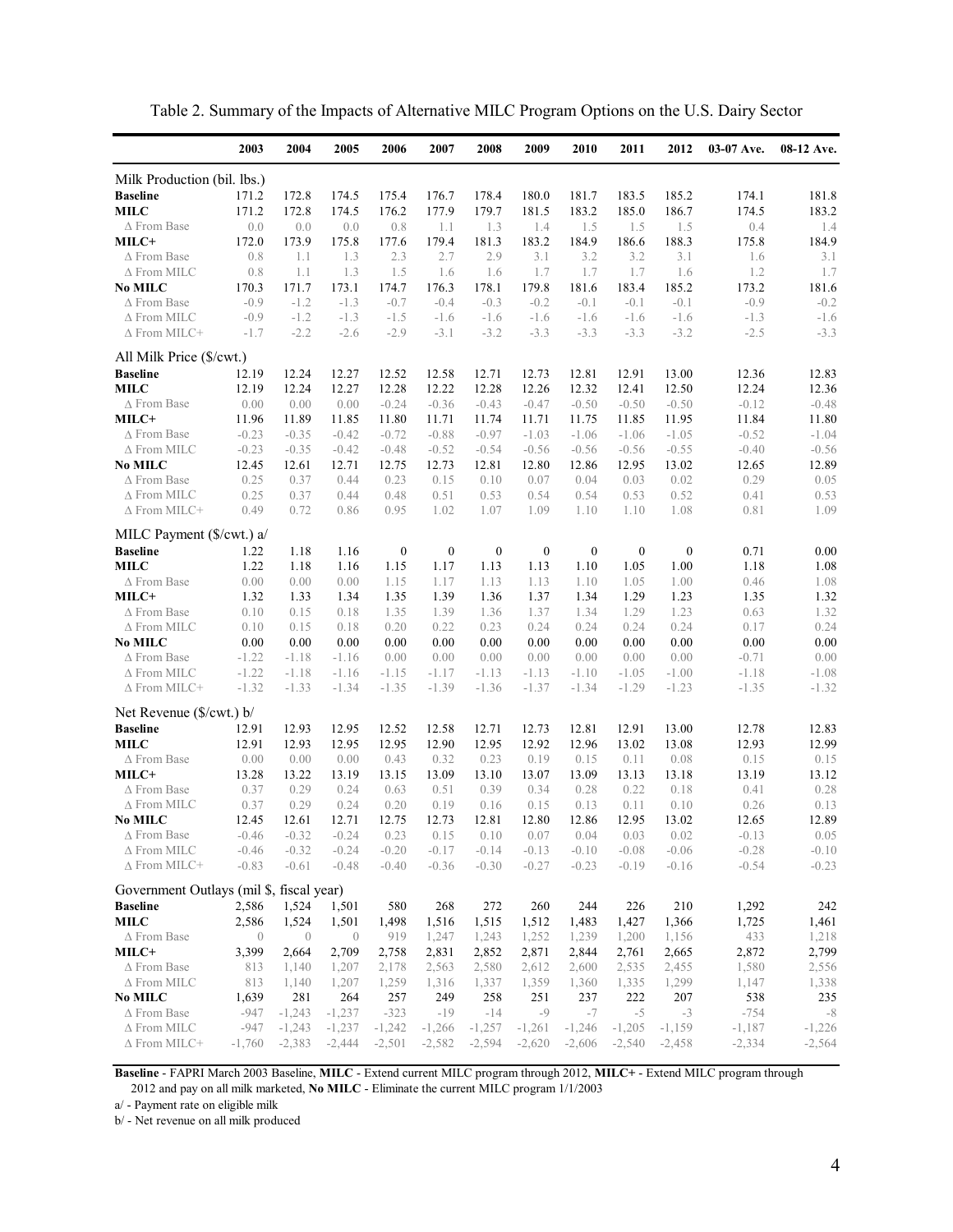In between the MILC+ and NoMILC scenarios lies the MILC scenario. The MILC scenario assumes that on a nationwide basis 58.5 percent of milk marketed is eligible for the MILC payment. Government outlays under the MILC scenario average \$1.5 billion per year over the 2008 to 2012 period. All milk prices average \$0.50 per cwt. less under the MILC scenario than the baseline. Over the 2008 to 2012 period, total average revenue under the MILC scenario is \$0.15 higher than the baseline.

Further examination of Table 2 shows that the short and long run effects of these alternative MILC program scenarios are different. In 2003, the lowest net revenue occurs under the NoMILC scenario at \$11.94 per cwt. while net revenue is the highest under the MILC+ scenario at \$13.32 per cwt. That is a difference of \$1.38 per cwt. However, examination of the last year of the analysis shows that the net revenue difference between the highest and lowest is only \$0.18 per cwt. Although the MILC+ scenario shows the highest revenue, the baseline now has the lowest level of net revenue. This reinforces the fact that in the short run, these kinds of programs can have markedly different aggregate impacts. However, once milk supplies have had time to adjust, the aggregate impacts become muted.

Perhaps more interesting than the aggregate results are the state-level impacts of the MILC program alternatives shown in Table 3. The option that is most attractive to a particular state depends entirely on that state's herd size. Small herd states prefer a MILC option that caps direct payments while large-herd states like the option that does not have a production cap on direct payments or the option of no direct payments. The first section of Table 3 presents the level of revenue for the baseline (the all milk price in the state plus any direct payment averaged across all milk marketed in the state). The remaining three sections of Table 3 provide the change in net revenue relative to the baseline. In 2012, California net revenue is highest under the MILC+ scenario and lowest under the MILC scenario while Wisconsin revenue is highest under the MILC scenario and lowest under the baseline.

The regional effect of these MILC scenarios is further illustrated in Figures 1 and 2. These graphics provide the short (2003-2007) and long (2008-2012) run effect of each MILC program scenario on Wisconsin, California, and U.S. net revenue. It is clear that California enjoys the highest revenue under the MILC+ scenario in both the short and long run. Even in the long run, however, the higher direct payments are being eroded away by lower milk prices. In the short run, Wisconsin is only slightly better off under the MILC scenario relative to the MILC+ scenario but is clearly better off in the long run under the MILC scenario relative to any of the other scenarios. At the U.S. level, the highest revenue in the short run is found in the MILC+ scenario. However, in the long run, the difference between scenarios is narrowing, although the MILC+ scenario is still showing the highest net revenue.

It is informative to note that even when the MILC program is extended to cover all milk, the market, as measured by all milk prices, is responsible for 90 percent of revenue while the MILC direct payment makes up the remaining 10 percent. The fact that the direct payment formula returns only 40 percent of the difference between \$16.94 per cwt. and the Boston class I price keeps the amount of revenue provided by the government at a much lower level than if the full difference was paid.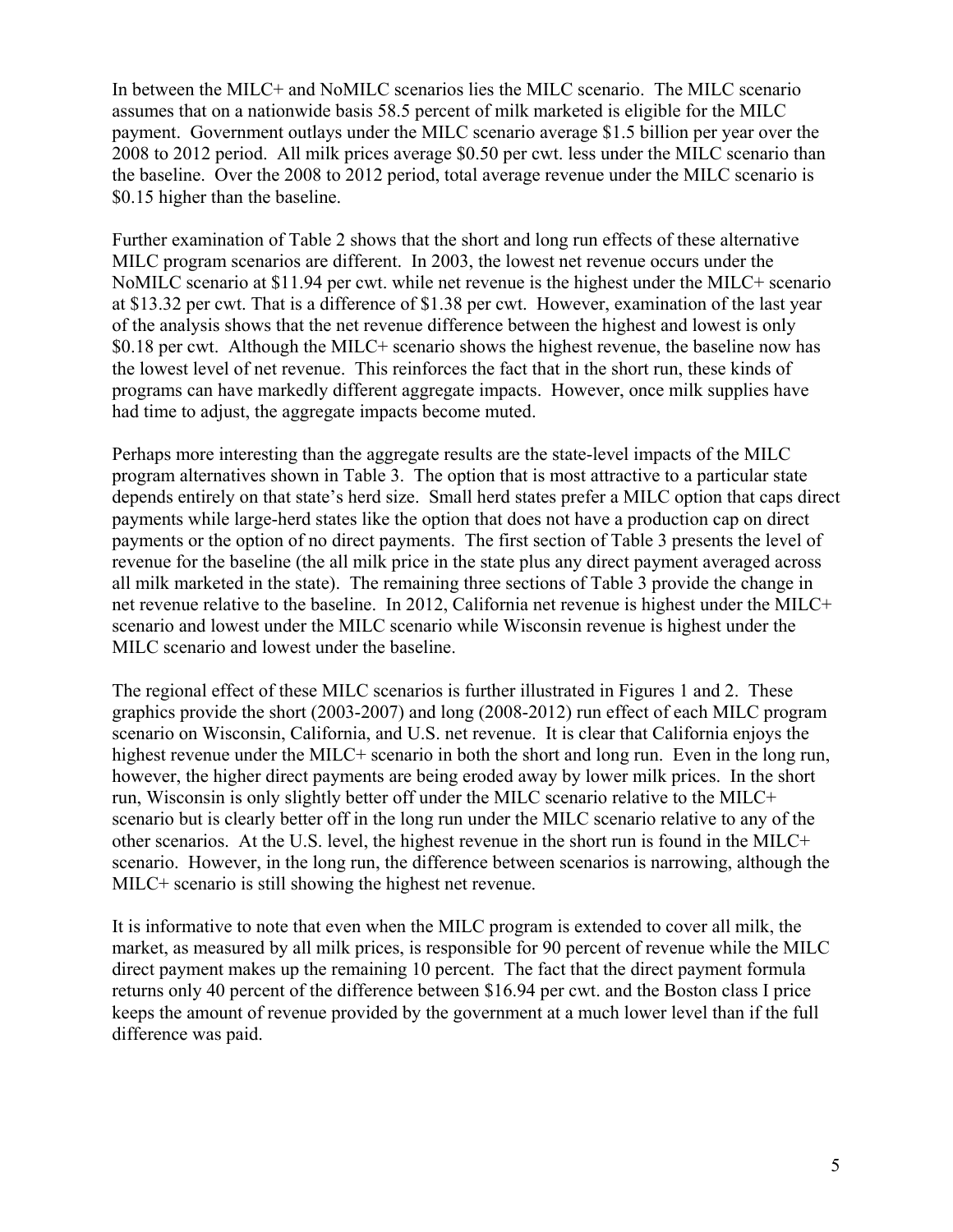| Table 3. The Regional Impacts on Revenue of Alternative MILC Program Options |  |  |  |
|------------------------------------------------------------------------------|--|--|--|
|                                                                              |  |  |  |

|                                                    | 2003    | 2004     | 2005    | 2006    | 2007    | 2008    | 2009        | 2010    | 2011    | 2012    | 03-07 Ave. | 08-12 Ave. |
|----------------------------------------------------|---------|----------|---------|---------|---------|---------|-------------|---------|---------|---------|------------|------------|
|                                                    |         |          |         |         |         |         | $(\$/cwt.)$ |         |         |         |            |            |
| <b>Baseline (Revenue Level)</b>                    |         |          |         |         |         |         |             |         |         |         |            |            |
| California                                         | 11.09   | 11.13    | 11.17   | 11.24   | 11.30   | 11.44   | 11.47       | 11.55   | 11.65   | 11.73   | 11.19      | 11.57      |
| Wisconsin                                          | 13.45   | 13.50    | 13.52   | 12.80   | 12.88   | 13.02   | 13.06       | 13.16   | 13.28   | 13.38   | 13.23      | 13.18      |
| New York                                           | 13.80   | 13.83    | 13.86   | 13.23   | 13.31   | 13.45   | 13.49       | 13.58   | 13.69   | 13.78   | 13.61      | 13.60      |
| Pennsylvania                                       | 14.89   | 14.92    | 14.94   | 14.17   | 14.24   | 14.39   | 14.42       | 14.51   | 14.62   | 14.72   | 14.63      | 14.53      |
| Minnesota                                          | 13.52   | 13.57    | 13.60   | 12.87   | 12.95   | 13.10   | 13.14       | 13.23   | 13.35   | 13.46   | 13.30      | 13.25      |
| Idaho                                              | 11.74   | 11.79    | 11.83   | 11.82   | 11.90   | 12.04   | 12.08       | 12.17   | 12.28   | 12.38   | 11.82      | 12.19      |
| New Mexico                                         | 11.92   | 11.99    | 12.03   | 12.21   | 12.29   | 12.43   | 12.47       | 12.56   | 12.68   | 12.78   | 12.09      | 12.59      |
| Michigan                                           | 13.13   | 13.18    | 13.21   | 12.66   | 12.73   | 12.88   | 12.91       | 13.01   | 13.12   | 13.22   | 12.98      | 13.03      |
| Washington                                         | 12.48   | 12.53    | 12.56   | 12.50   | 12.57   | 12.72   | 12.74       | 12.83   | 12.94   | 13.03   | 12.53      | 12.85      |
| Texas                                              | 13.45   | 13.50    | 13.54   | 13.26   | 13.34   | 13.48   | 13.52       | 13.61   | 13.72   | 13.82   | 13.42      | 13.63      |
| Other States                                       | 13.45   | 13.50    | 13.52   | 12.98   | 13.06   | 13.20   | 13.24       | 13.33   | 13.44   | 13.54   | 13.30      | 13.35      |
| MILC $(\Delta$ in Revenue relative to Baseline)    |         |          |         |         |         |         |             |         |         |         |            |            |
| California                                         | 0.00    | 0.00     | 0.00    | $-0.05$ | $-0.17$ | $-0.24$ | $-0.28$     | $-0.32$ | $-0.33$ | $-0.34$ | $-0.04$    | $-0.30$    |
| Wisconsin                                          | 0.00    | 0.00     | 0.00    | 0.74    | 0.63    | 0.54    | 0.49        | 0.44    | 0.39    | 0.35    | 0.27       | 0.44       |
| New York                                           | 0.00    | 0.00     | 0.00    | 0.64    | 0.53    | 0.43    | 0.39        | 0.34    | 0.29    | 0.25    | 0.23       | 0.34       |
| Pennsylvania                                       | 0.00    | 0.00     | 0.00    | 0.79    | 0.68    | 0.58    | 0.53        | 0.48    | 0.42    | 0.38    | 0.29       | 0.48       |
| Minnesota                                          | 0.00    | $0.00\,$ | 0.00    | 0.74    | 0.63    | 0.54    | 0.49        | 0.44    | 0.39    | 0.35    | 0.27       | 0.44       |
| Idaho                                              | 0.00    | 0.00     | 0.00    | 0.02    | $-0.09$ | $-0.17$ | $-0.21$     | $-0.25$ | $-0.27$ | $-0.28$ | $-0.01$    | $-0.24$    |
| New Mexico                                         | 0.00    | 0.00     | 0.00    | $-0.16$ | $-0.28$ | $-0.35$ | $-0.39$     | $-0.42$ | $-0.43$ | $-0.43$ | $-0.09$    | $-0.40$    |
| Michigan                                           | 0.00    | 0.00     | 0.00    | 0.56    | 0.45    | 0.36    | 0.32        | 0.27    | 0.22    | 0.19    | 0.20       | 0.27       |
| Washington                                         | 0.00    | 0.00     | 0.00    | 0.08    | $-0.04$ | $-0.12$ | $-0.17$     | $-0.21$ | $-0.23$ | $-0.24$ | 0.01       | $-0.19$    |
| Texas                                              | 0.00    | 0.00     | 0.00    | 0.29    | 0.18    | 0.10    | 0.05        | 0.01    | $-0.02$ | $-0.04$ | 0.10       | 0.02       |
| Other States                                       | 0.00    | 0.00     | 0.00    | 0.56    | 0.45    | 0.35    | 0.31        | 0.26    | 0.22    | 0.18    | 0.20       | 0.26       |
| MILC+ ( $\Delta$ in Revenue relative to Baseline)  |         |          |         |         |         |         |             |         |         |         |            |            |
| California                                         | 0.89    | 0.79     | 0.74    | 0.64    | 0.52    | 0.41    | 0.35        | 0.29    | 0.23    | 0.19    | 0.72       | 0.30       |
| Wisconsin                                          | 0.06    | $-0.01$  | $-0.05$ | 0.65    | 0.53    | 0.41    | 0.36        | 0.30    | 0.24    | 0.20    | 0.24       | 0.30       |
| New York                                           | 0.14    | 0.06     | 0.02    | 0.62    | 0.50    | 0.38    | 0.32        | 0.26    | 0.20    | 0.16    | 0.27       | 0.26       |
| Pennsylvania                                       | $-0.01$ | $-0.08$  | $-0.13$ | 0.62    | 0.50    | 0.38    | 0.32        | 0.26    | 0.20    | 0.16    | 0.18       | 0.27       |
| Minnesota                                          | 0.06    | $-0.01$  | $-0.05$ | 0.66    | 0.53    | 0.42    | 0.37        | 0.30    | 0.25    | 0.20    | 0.24       | 0.31       |
| Idaho                                              | 0.79    | 0.70     | 0.64    | 0.63    | 0.50    | 0.38    | 0.33        | 0.26    | 0.21    | 0.16    | 0.65       | 0.27       |
| New Mexico                                         | 1.00    | 0.90     | 0.84    | 0.64    | 0.51    | 0.40    | 0.34        | 0.28    | 0.22    | 0.18    | 0.78       | 0.29       |
| Michigan                                           | 0.23    | 0.16     | 0.11    | 0.64    | 0.51    | 0.40    | 0.34        | 0.28    | 0.22    | 0.18    | 0.33       | 0.28       |
| Washington                                         | 0.72    | 0.62     | 0.57    | 0.60    | 0.47    | 0.35    | 0.29        | 0.23    | 0.17    | 0.13    | 0.60       | 0.23       |
| Texas                                              | 0.52    | 0.43     | 0.38    | 0.64    | 0.51    | 0.40    | 0.34        | 0.28    | 0.22    | 0.18    | 0.50       | 0.28       |
| Other States                                       | 0.24    | 0.16     | 0.11    | 0.63    | 0.51    | 0.39    | 0.34        | 0.27    | 0.22    | 0.17    | 0.33       | 0.28       |
| No MILC $(\Delta$ in Revenue relative to Baseline) |         |          |         |         |         |         |             |         |         |         |            |            |
| California                                         | 0.05    | 0.17     | 0.24    | 0.23    | 0.15    | 0.10    | 0.07        | 0.05    | 0.03    | 0.02    | 0.17       | 0.05       |
| Wisconsin                                          | $-0.78$ | $-0.64$  | $-0.55$ | 0.23    | 0.15    | 0.10    | 0.07        | 0.05    | 0.03    | 0.02    | $-0.32$    | 0.05       |
| New York                                           | $-0.68$ | $-0.53$  | $-0.45$ | 0.24    | 0.15    | 0.10    | 0.07        | 0.05    | 0.03    | 0.02    | $-0.25$    | $0.06\,$   |
| Pennsylvania                                       | $-0.84$ | $-0.69$  | $-0.60$ | 0.24    | 0.15    | 0.10    | 0.07        | 0.05    | 0.03    | 0.02    | $-0.35$    | 0.06       |
| Minnesota                                          | $-0.78$ | $-0.64$  | $-0.55$ | 0.23    | 0.15    | 0.10    | 0.07        | 0.05    | 0.03    | 0.02    | $-0.32$    | 0.05       |
| Idaho                                              | $-0.03$ | 0.10     | 0.17    | 0.24    | 0.15    | 0.10    | 0.07        | 0.05    | 0.03    | 0.02    | 0.13       | 0.06       |
| New Mexico                                         | 0.16    | 0.28     | 0.35    | 0.24    | 0.15    | 0.10    | 0.07        | 0.05    | 0.03    | 0.02    | 0.24       | 0.05       |
| Michigan                                           | $-0.60$ | $-0.46$  | $-0.38$ | 0.24    | 0.15    | 0.10    | 0.07        | 0.05    | 0.03    | 0.02    | $-0.21$    | 0.05       |
| Washington                                         | $-0.08$ | 0.04     | 0.12    | 0.25    | 0.16    | 0.11    | 0.07        | 0.05    | 0.03    | 0.03    | 0.10       | 0.06       |
| Texas                                              | $-0.32$ | $-0.18$  | $-0.10$ | 0.24    | 0.15    | 0.10    | 0.07        | 0.05    | 0.03    | 0.02    | $-0.04$    | 0.05       |
| Other States                                       | $-0.59$ | $-0.45$  | $-0.37$ | 0.24    | 0.15    | 0.10    | 0.07        | 0.05    | 0.03    | 0.02    | $-0.20$    | 0.06       |

**Baseline** - FAPRI March 2003 Baseline, **MILC** - Extend current MILC program through 2012, **MILC+** - Extend MILC program through 2012 and pay on all milk marketed, **No MILC** - Eliminate the current MILC program 1/1/2003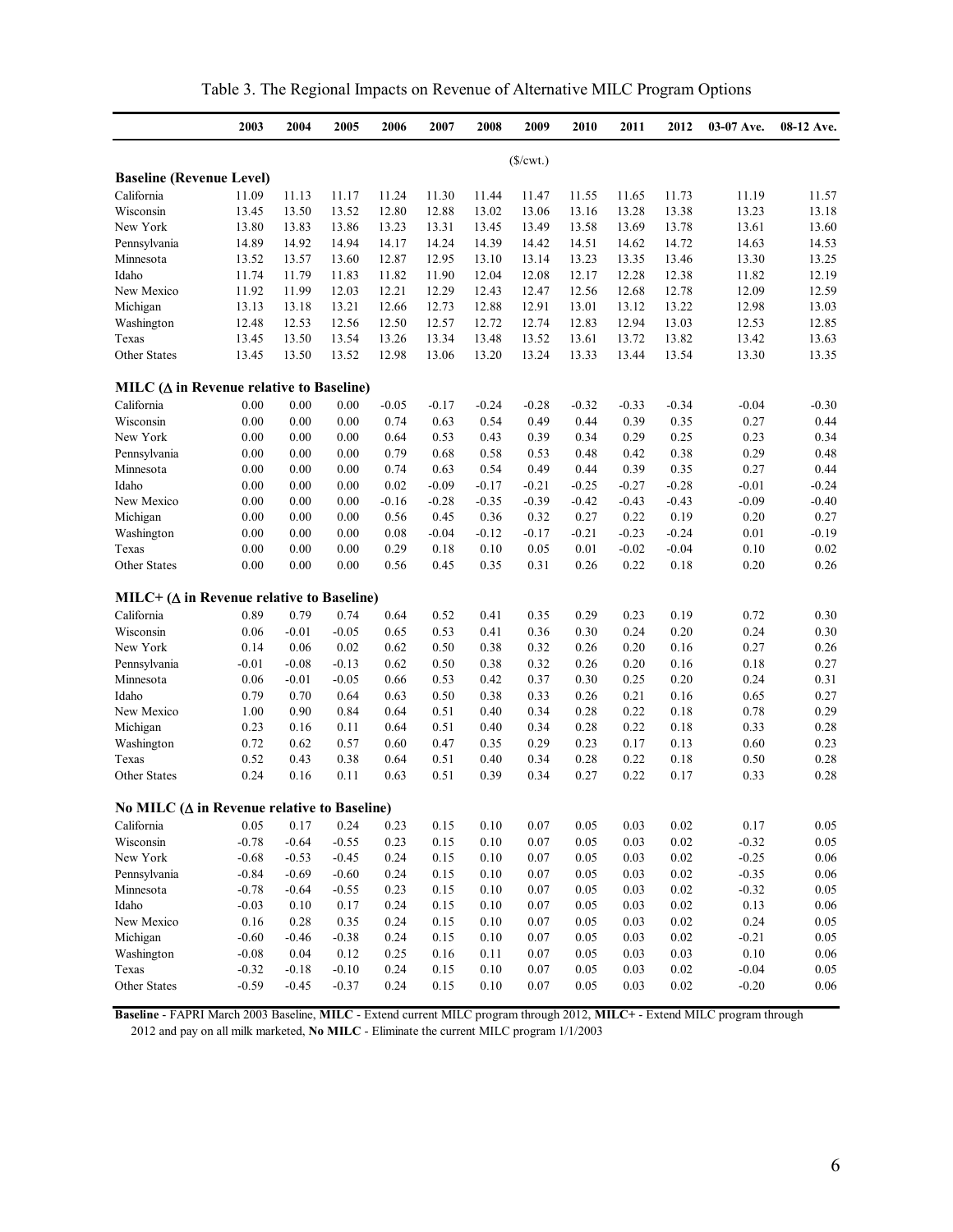

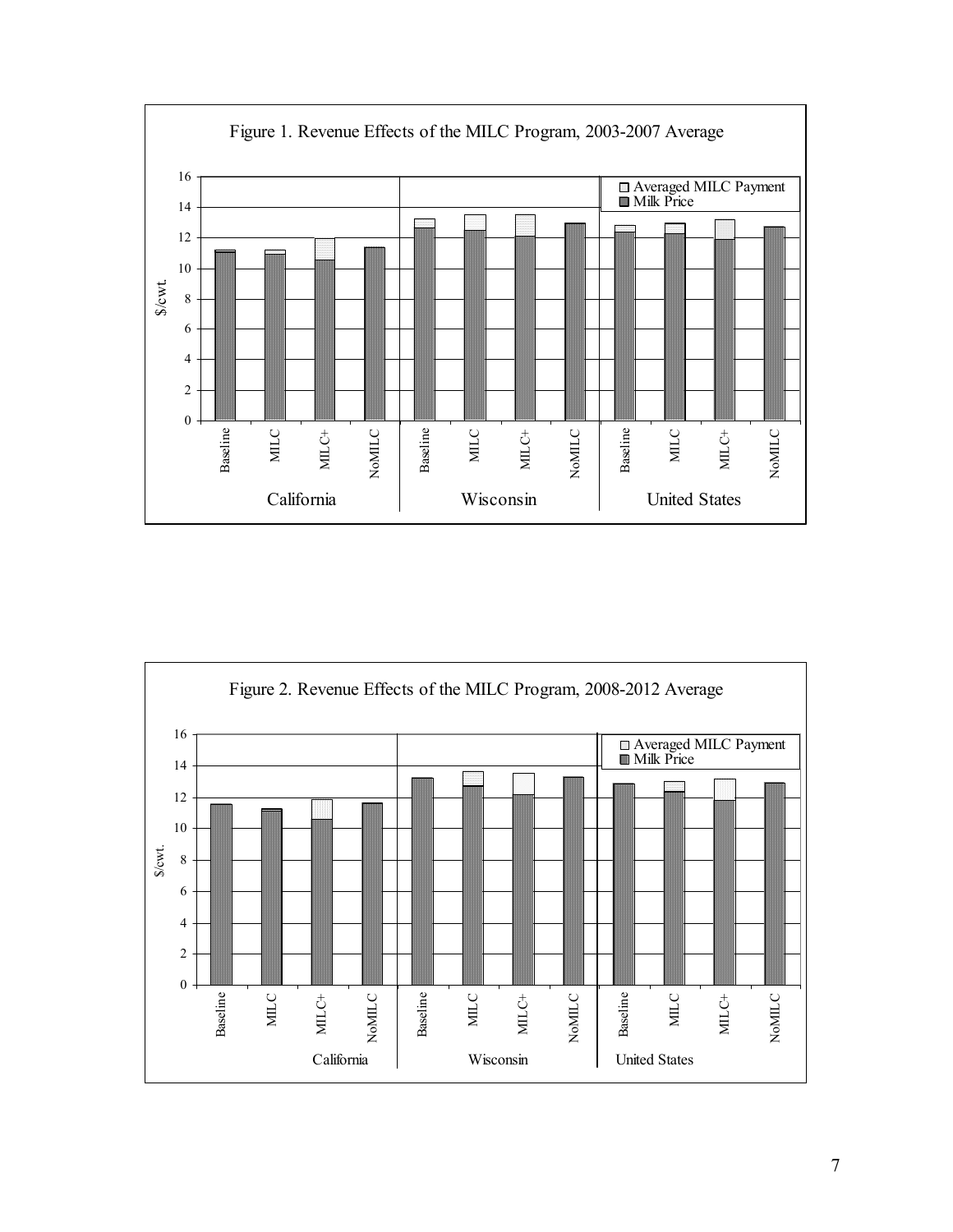#### **Price Support Program and DEIP Elimination**

This section will explore the effects on the dairy sector of eliminating the price support program and the DEIP. These alternatives are compared to the NoMILC scenario as this research continues to peal away each layer of federal dairy policy. The yardstick against which these scenarios are compared is important. The outlook for the dairy sector suggests that nonfat dry milk will continue to be in surplus for several years yet the government does not accumulate any stocks of other dairy products. If demand for nonfat solids would be larger than shown here or demand for butterfat weaker, this analysis would show different effects as these programs are eliminated. Similarly, the baseline assumes full use of the DEIP for nonfat dry milk, but no use in cheese or butter.

Two assumptions dealing with the world price outlook for butter and nonfat dry milk are needed to look at the scenarios in this section. World nonfat dry milk prices are assumed to be the average of the 1990 to 2000 level less \$0.10 per lb. for transportation. That puts a floor on U.S. nonfat dry milk prices of \$0.68 per lb. Likewise, world butter prices are assumed to equal their 1990 to 2000 average. Once the tariff is added to the world butter price, it suggests that additional butter imports would enter the United States once the U.S. butter price exceeds \$1.50 per lb. These assumptions oversimplify the linkages and dynamics that exist in global dairy markets.

One final assumption is needed concerning the release of large quantities of nonfat dry milk stocks held by the government. This analysis assumes that in 2003 and 2004 300 million pounds of nonfat dry milk held by the government is eliminated with no market effect. The remaining government-held inventory is assumed to enter the market equally in 2003 and 2004. This is one of numerous ways the government could dispose of nonfat dry milk in storage.

The outcome of these scenarios is summarized in Table 4. Both of these scenarios have the largest impact on nonfat dry milk markets. Table 4 provides the level results for the NoMILC, NoMILC/CCC, and NoMILC/CCC/DEIP. The comparison to the NoMILC scenario is used so that the impact of eliminating the support price program and DEIP can be isolated. The NoMILC/CCC scenario ends the price support program at the beginning of 2003 while the NoMILC/CCC/DEIP eliminates the price support program and the DEIP at the start of 2003.

Under the NoMILC/CCC scenario, the first two years of the scenario show the largest changes as the government gets out of the stock-holding business. Although this research assumes that 300 million pounds of nonfat dry milk held by the government never reaches commercial markets in the first two years of the analysis, the government could choose to not let any nonfat dry milk held in government inventory reach commercial markets and that would minimize the effect of eliminating the price support program. An additional 700 million pounds of nonfat dry milk enters the market in 2003 under the NoMILC/CCC scenario. Domestic nonfat dry milk prices fall to world prices and the United States is able to commercially export 193 million pounds of nonfat dry milk. Nonfat dry milk production declines by 223 million pounds, leaving the balance of the additional nonfat dry milk to be domestically consumed.

A similar story can be told for the 2004 results. After 2004, all government inventory of nonfat dry milk is gone. That leaves a much smaller amount of nonfat dry milk that must enter domestic markets. For example, in 2008 an additional 106 million pounds of nonfat dry milk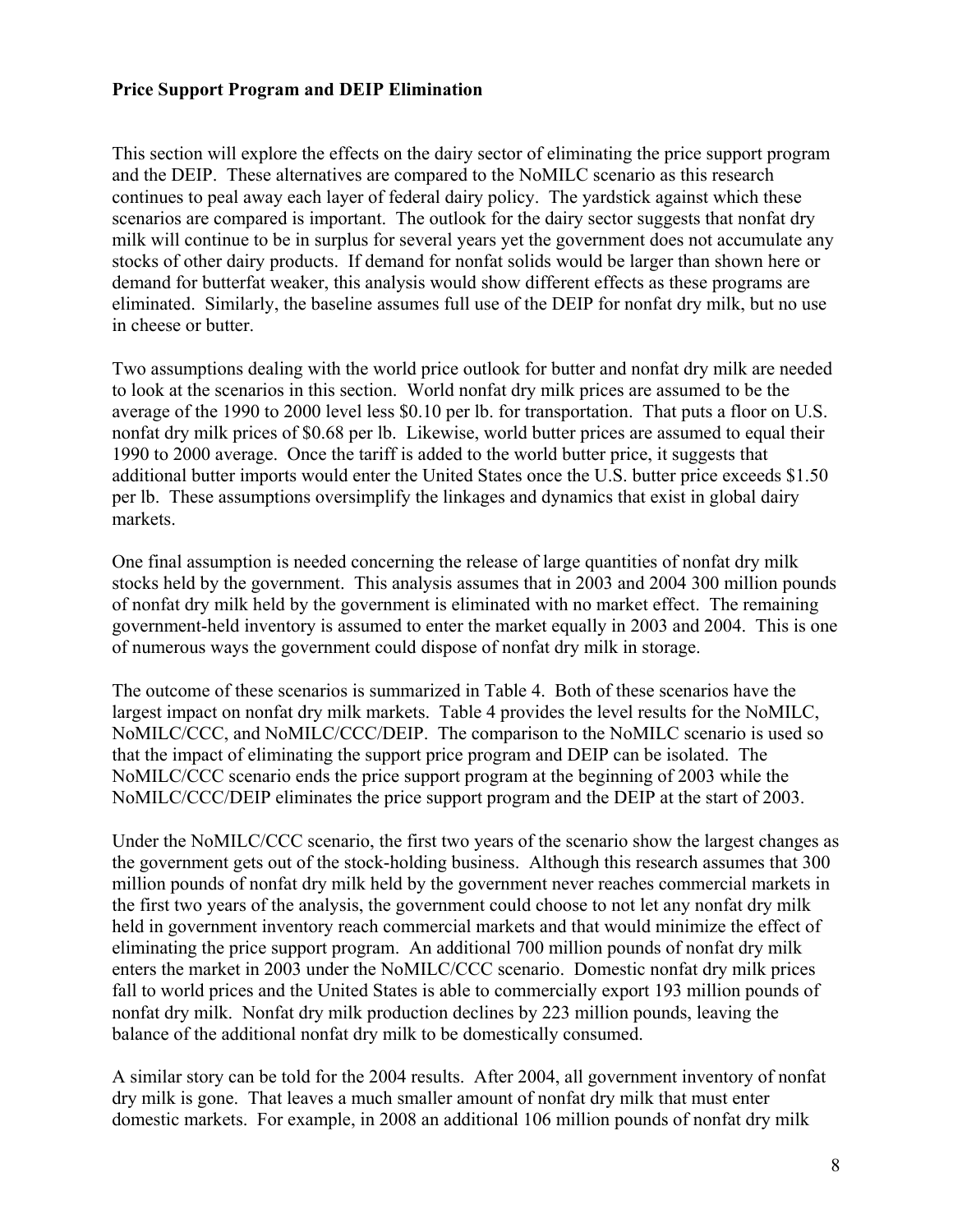that was removed under the NoMILC scenario now ends up in commercial channels, 14% compared to the 2003 level.

The NoMILC/CCC/DEIP scenario shows similar directional results, only larger magnitudes. In the first two years of the analysis, eliminating the DEIP only causes switching of DEIP product to commercial exports. However, the NoMILC/CCC/DEIP scenario keeps nonfat dry milk prices lower in the out-years of the analysis since domestic prices are too high to allow the formerly subsidized product to move as commercially exported product.

As less milk is produced under both of the scenarios relative to the NoMILC scenario, less fat is available to churn into butter. That causes butter prices to rise to the point that additional imports enter the U.S. In 2004 under the NoMILC/CCC/DEIP scenario, an additional 75 million pounds of butter enters the U.S.

Cheese markets experience an increase in production in the early years of both scenarios as milk supplies are diverted away from nonfat dry milk and butter markets. Cheese prices are \$0.05 per pound lower than the NoMILC scenario during the first two years. Once milk supplies adjust, cheese prices approach the NoMILC levels.

All milk prices are \$0.40 to \$0.45 per cwt lower the first two years under both scenarios. However, beginning in 2005 all milk prices return to the baseline in the NoCCC scenario as they are propped up by higher butter prices. Under the NoCCC/DEIP scenario all milk prices remain below the NoMILC scenario as nonfat dry milk and cheese prices remain below the NoMILC scenario. Milk supplies adjust down under both of these scenarios. In 2012 under the NoCCC/DEIP scenario, milk production is 1.2 billion pounds less than under the NoMILC scenario.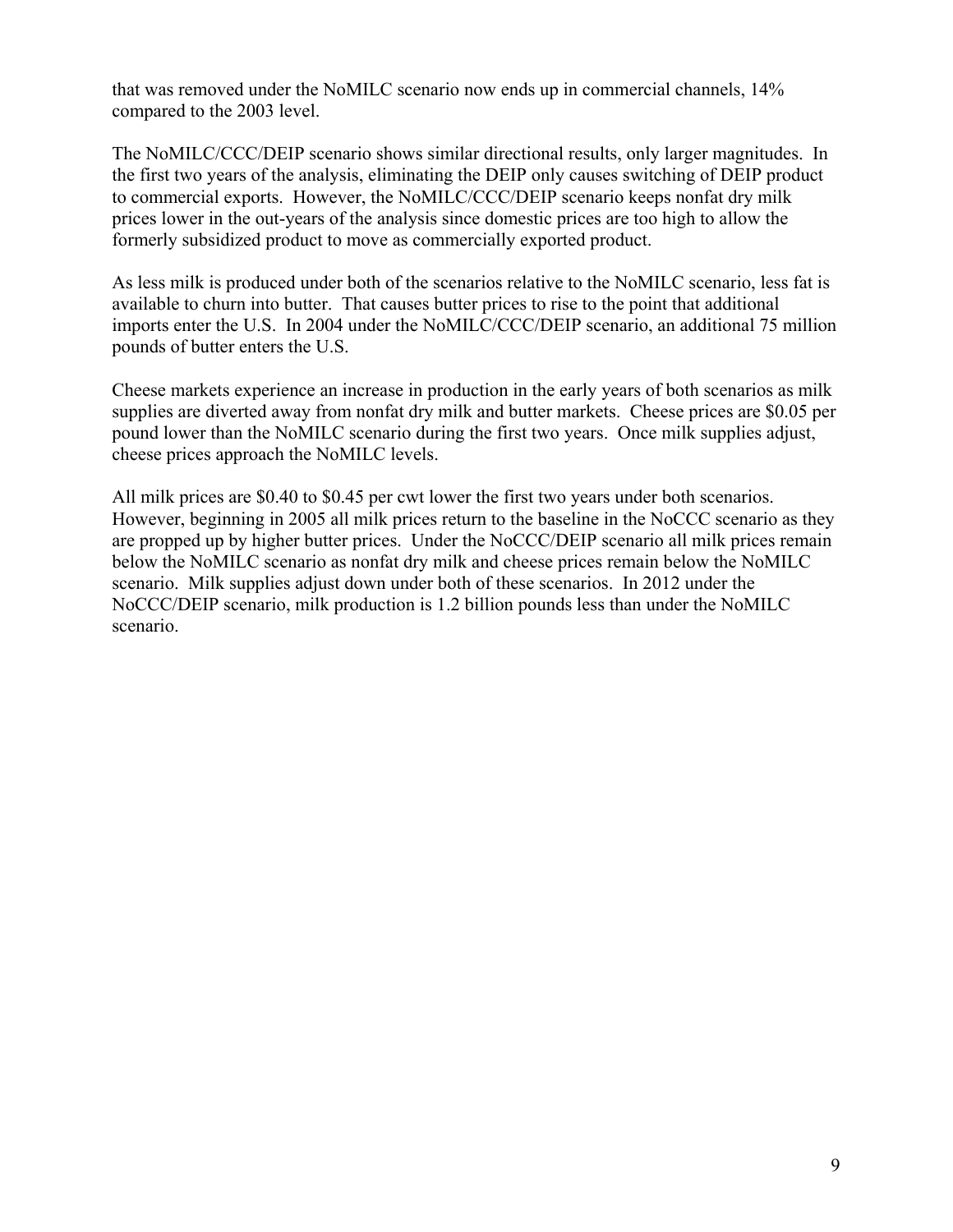|  | Table 4. Impact of the Elimination of the Price Support Program and the DEIP on the U.S. Dairy Sector |  |  |  |
|--|-------------------------------------------------------------------------------------------------------|--|--|--|
|  |                                                                                                       |  |  |  |

|                                                | 2003                     | 2004   | 2005             | 2006             | 2007             | 2008             | 2009                     | 2010                     | 2011                     | 2012             | 03-07 Ave. | 08-12 Ave.       |
|------------------------------------------------|--------------------------|--------|------------------|------------------|------------------|------------------|--------------------------|--------------------------|--------------------------|------------------|------------|------------------|
| Nonfat Dry Milk Net Removals (mil. lbs.)       |                          |        |                  |                  |                  |                  |                          |                          |                          |                  |            |                  |
| NoMILC                                         | 418                      | 314    | 280              | 259              | 244              | 251              | 239                      | 220                      | 200                      | 183              | 303        | 219              |
| NoMILC/CCC                                     | $-285$                   | $-485$ | 145              | 145              | 145              | 145              | 145                      | 145                      | 145                      | 145              | $-67$      | 145              |
| NoMILC/CCC/DEIP                                | $-430$                   | $-630$ | $\boldsymbol{0}$ | $\boldsymbol{0}$ | $\boldsymbol{0}$ | $\boldsymbol{0}$ | $\boldsymbol{0}$         | $\boldsymbol{0}$         | $\boldsymbol{0}$         | $\boldsymbol{0}$ | $-212$     | $\boldsymbol{0}$ |
| Nonfat Dry Milk Production (mil. lbs.)         |                          |        |                  |                  |                  |                  |                          |                          |                          |                  |            |                  |
| NoMILC                                         | 1,433                    | 1,364  | 1,348            | 1,341            | 1,339            | 1,362            | 1,362                    | 1,359                    | 1,357                    | 1,357            | 1,365      | 1,359            |
| NoMILC/CCC                                     | 1,210                    | 1,106  | 1,287            | 1,292            | 1,301            | 1,321            | 1,330                    | 1,340                    | 1,350                    | 1,360            | 1,239      | 1,340            |
| NoMILC/CCC/DEIP                                | 1,210                    | 1,106  | 1,167            | 1,170            | 1,177            | 1,193            | 1,206                    | 1,215                    | 1,225                    | 1,236            | 1,166      | 1,215            |
| Nonfat Dry Milk Commerical Exports (mil. lbs.) |                          |        |                  |                  |                  |                  |                          |                          |                          |                  |            |                  |
| <b>NoMILC</b>                                  | $\overline{\phantom{a}}$ |        |                  |                  |                  |                  |                          |                          |                          |                  |            |                  |
| NoMILC/CCC                                     | 193                      | 264    | $\frac{1}{2}$    |                  |                  | ٠                | $\overline{\phantom{a}}$ | $\overline{\phantom{a}}$ | $\overline{\phantom{a}}$ | Ĭ.               | 91         | -                |
| NoMILC/CCC/DEIP                                | 338                      | 409    |                  |                  |                  |                  |                          |                          |                          |                  | 149        | $\frac{1}{2}$    |
| <b>Butter Production (mil. lbs.)</b>           |                          |        |                  |                  |                  |                  |                          |                          |                          |                  |            |                  |
| NoMILC                                         | 1,314                    | 1,292  | 1,292            | 1,293            | 1,292            | 1,306            | 1,306                    | 1,306                    | 1,305                    | 1,304            | 1,297      | 1,305            |
| NoMILC/CCC                                     | 1,241                    | 1,195  | 1,274            | 1,277            | 1,281            | 1,293            | 1,297                    | 1,300                    | 1,302                    | 1,305            | 1,253      | 1,299            |
| NoMILC/CCC/DEIP                                | 1,241                    | 1,195  | 1,224            | 1,226            | 1,228            | 1,238            | 1,244                    | 1,246                    | 1,249                    | 1,251            | 1,222      | 1,245            |
| <b>Butter Imports (mil. lbs.)</b>              |                          |        |                  |                  |                  |                  |                          |                          |                          |                  |            |                  |
| NoMILC                                         | 32                       | 32     | 32               | 32               | 34               | 36               | 38                       | 40                       | 42                       | 44               | 32         | 40               |
| NoMILC/CCC                                     | 75                       | 32     | 64               | 107              | 37               | 32               | 34                       | 36                       | 38                       | 40               | 63         | 36               |
| NoMILC/CCC/DEIP                                | 64                       | 107    | 82               | 82               | 84               | 90               | 86                       | 88                       | 90                       | 92               | 84         | 89               |
| <b>Cheese Production (mil. lbs.)</b>           |                          |        |                  |                  |                  |                  |                          |                          |                          |                  |            |                  |
| NoMILC                                         | 8,397                    | 8,576  | 8,719            | 8,876            | 9,039            | 9,190            | 9,357                    | 9,522                    | 9,688                    | 9,855            | 8,721      | 9,522            |
| NoMILC/CCC                                     | 8,489                    | 8,656  | 8,697            | 8,869            | 9,034            | 9,191            | 9,358                    | 9,520                    | 9,684                    | 9,849            | 8,749      | 9,520            |
| NoMILC/CCC/DEIP                                | 8,489                    | 8,656  | 8,748            | 8,902            | 9,061            | 9,215            | 9,376                    | 9,538                    | 9,700                    | 9,865            | 8,771      | 9,539            |
| Nonfat Dry Milk Price (\$/lb.)                 |                          |        |                  |                  |                  |                  |                          |                          |                          |                  |            |                  |
| NoMILC                                         | 0.84                     | 0.81   | 0.81             | 0.81             | 0.81             | 0.81             | 0.81                     | 0.81                     | 0.81                     | 0.81             | 0.82       | 0.81             |
| NoMILC/CCC                                     | 0.68                     | 0.68   | 0.78             | 0.78             | 0.79             | 0.78             | 0.79                     | 0.80                     | 0.81                     | 0.82             | 0.74       | 0.80             |
| NoMILC/CCC/DEIP                                | 0.68                     | 0.68   | 0.73             | 0.74             | 0.75             | 0.75             | 0.75                     | 0.76                     | 0.77                     | 0.78             | 0.71       | 0.76             |
| <b>Butter Price (\$/lb.)</b>                   |                          |        |                  |                  |                  |                  |                          |                          |                          |                  |            |                  |
| NoMILC                                         | 1.27                     | 1.36   | 1.39             | 1.40             | 1.39             | 1.42             | 1.41                     | 1.42                     | 1.43                     | 1.44             | 1.36       | 1.42             |
| NoMILC/CCC                                     | 1.51                     | 1.53   | 1.50             | 1.50             | 1.47             | 1.49             | 1.47                     | 1.46                     | 1.45                     | 1.44             | 1.50       | 1.46             |
| NoMILC/CCC/DEIP                                | 1.51                     | 1.53   | 1.53             | 1.53             | 1.51             | 1.53             | 1.52                     | 1.51                     | 1.50                     | 1.49             | 1.52       | 1.51             |
| Cheese Price (\$/lb.)                          |                          |        |                  |                  |                  |                  |                          |                          |                          |                  |            |                  |
| <b>NoMILC</b>                                  | 1.27                     | 1.28   | 1.29             | 1.30             | 1.30             | 1.31             | 1.31                     | 1.32                     | 1.33                     | 1.34             | 1.29       | 1.32             |
| NoMILC/CCC                                     | 1.22                     | 1.23   | 1.30             | 1.31             | 1.30             | 1.31             | 1.31                     | 1.32                     | 1.33                     | 1.34             | 1.27       | 1.32             |
| NoMILC/CCC/DEIP                                | 1.22                     | 1.23   | 1.27             | 1.28             | 1.29             | 1.29             | 1.30                     | 1.31                     | 1.32                     | 1.33             | 1.26       | 1.31             |
| Class III Price (\$/cwt.)                      |                          |        |                  |                  |                  |                  |                          |                          |                          |                  |            |                  |
| NoMILC                                         | 11.23                    | 11.42  | 11.53            | 11.59            | 11.59            | 11.69            | 11.70                    | 11.78                    | 11.89                    | 11.99            | 11.47      | 11.81            |
| NoMILC/CCC                                     | 10.82                    | 10.97  | 11.64            | 11.70            | 11.66            | 11.72            | 11.72                    | 11.81                    | 11.92                    | 12.02            | 11.36      | 11.84            |
| NoMILC/CCC/DEIP                                | 10.82                    | 10.97  | 11.37            | 11.48            | 11.50            | 11.58            | 11.63                    | 11.72                    | 11.84                    | 11.95            | 11.23      | 11.74            |
| Class IV Price (\$/cwt.)                       |                          |        |                  |                  |                  |                  |                          |                          |                          |                  |            |                  |
| NoMILC                                         | 10.81                    | 10.95  | 11.08            | 11.13            | 11.09            | 11.18            | 11.15                    | 11.18                    | 11.24                    | 11.28            | 11.01      | 11.21            |
| NoMILC/CCC                                     | 10.40                    | 10.49  | 11.28            | 11.28            | 11.20            | 11.24            | 11.20                    | 11.23                    | 11.29                    | 11.33            | 10.93      | 11.26            |
| NoMILC/CCC/DEIP                                | 10.40                    | 10.49  | 10.95            | 11.03            | 11.02            | 11.09            | 11.10                    | 11.14                    | 11.21                    | 11.26            | 10.78      | 11.16            |
| All Milk Price (\$/cwt.)                       |                          |        |                  |                  |                  |                  |                          |                          |                          |                  |            |                  |
| NoMILC                                         | 12.45                    | 12.61  | 12.71            | 12.75            | 12.73            | 12.81            | 12.80                    | 12.86                    | 12.95                    | 13.02            | 12.65      | 12.89            |
| NoMILC/CCC                                     | 12.04                    | 12.15  | 12.83            | 12.86            | 12.80            | 12.84            | 12.83                    | 12.89                    | 12.98                    | 13.06            | 12.54      | 12.92            |
| NoMILC/CCC/DEIP                                | 12.04                    | 12.15  | 12.55            | 12.64            | 12.64            | 12.70            | 12.73                    | 12.80                    | 12.90                    | 12.98            | 12.40      | 12.82            |
| <b>Milk Production (bil. lbs.)</b>             |                          |        |                  |                  |                  |                  |                          |                          |                          |                  |            |                  |
| NoMILC                                         | 170.3                    | 171.7  | 173.1            | 174.7            | 176.3            | 178.1            | 179.8                    | 181.6                    | 183.4                    | 185.2            | 173.2      | 181.6            |
| NoMILC/CCC                                     | 169.5                    | 170.3  | 172.4            | 174.2            | 175.9            | 177.8            | 179.6                    | 181.4                    | 183.2                    | 185.1            | 172.4      | 181.4            |
| NoMILC/CCC/DEIP                                | 169.5                    | 170.3  | 171.8            | 173.4            | 175.0            | 176.7            | 178.5                    | 180.3                    | 182.1                    | 184.0            | 172.0      | 180.3            |

**NoMILC** - Eliminate the current MILC program 1/1/2003, **NoMILC/CCC** - Eliminate the price support program 1/1/2003 in addtion to MILC elimination, **NoMILC/CCC/DEIP** - Eliminate the price support program and the DEIP 1/1/2003 in addtion to MILC elimination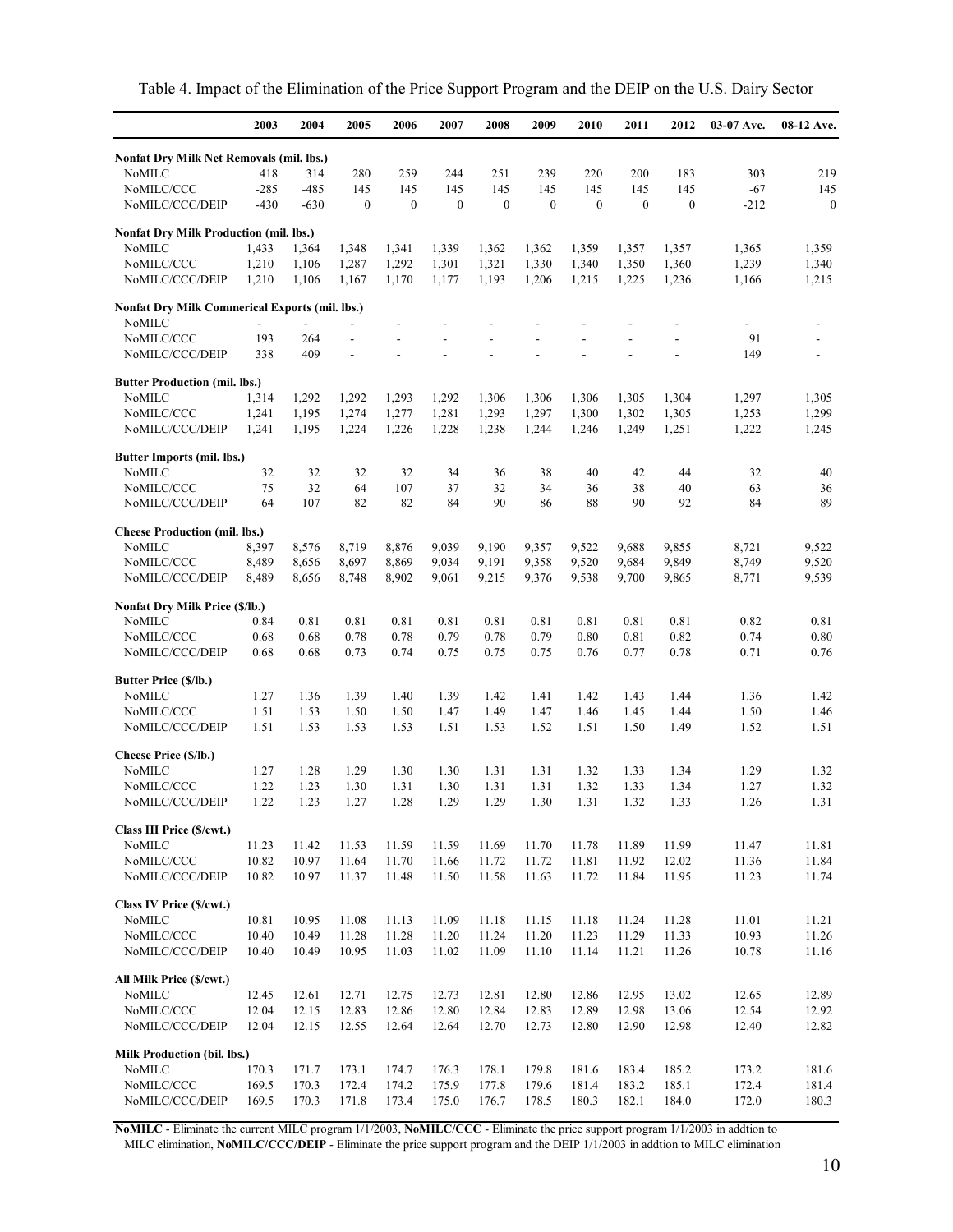#### **Federal Order Elimination**

Elimination of the federal order system is a difficult task for the FAPRI dairy model or for that matter any model that is formed with data that has embedded in it the presence of the federal order system. Some of the particulars of federal order elimination are likely lost in this quantitative assessment. Hopefully, these results provide the directional impact of eliminating the federal order system.

Many assumptions were necessary to conduct this portion of the analysis. The first assumption deals with the pricing of milk used for purposes other than fluid consumption. The analysis assumes that Class II, III, and IV milk prices are gone and one market-clearing price replaces them. The alternatives that could replace the classified minimum prices are endless. This analysis assumes that the manufacturing price will be the average of the Class III and IV price formulas. This price will be used for all manufacturing uses.

This analysis looked at two alternatives for fluid milk prices under elimination of federal orders. The first scenario, NoMILC/CCC/DEIP/FMMO, assumes that fluid premiums will exist without orders and average, nationally, \$0.50 per cwt. over the manufacturing price. These premiums are not the same across states but follow a pattern similar to current Class I differentials although the surface is much flatter. The second scenario, NoMILC/CCC/DEIP/FMMO<sup>®</sup>, assumes there would be no fluid premiums in the absence of federal orders.

These scenarios are run assuming that California makes no changes to its state milk system. It is reasonable to question whether the California system could remain intact with federal order elimination, but that effort is left to other rounds of policy analysis. This assumption helps lead to the results shown in Tables 5 and 6.

Table 5 shows that the largest negative price effects on milk occur in the first few years of the analysis. Once supply adjustment occurs, milk prices return closer to levels found before federal order elimination. Fluid consumption rises 2.5 percent as federal orders are eliminated.

|                                      | 2003  | 2004  | 2005  | 2006  | 2007  | 2008  | 2009  | 2010  | 2011  | 2012  | 03-07 Ave. | 08-12 Ave. |
|--------------------------------------|-------|-------|-------|-------|-------|-------|-------|-------|-------|-------|------------|------------|
| Milk Cows (thou. head)               |       |       |       |       |       |       |       |       |       |       |            |            |
| NoMILC/CCC/DEIP                      | 9,003 | 8,896 | 8,831 | 8,784 | 8,744 | 8,713 | 8,688 | 8,668 | 8,652 | 8,639 | 8,851      | 8,672      |
| NoMILC/CCC/DEIP/FMMO                 | 8,969 | 8,828 | 8,768 | 8,724 | 8,686 | 8,655 | 8,631 | 8,611 | 8,594 | 8,581 | 8,795      | 8,614      |
| NoMILC/CCC/DEIP/FMMO@                | 8,953 | 8,797 | 8,743 | 8,700 | 8,665 | 8,636 | 8,612 | 8,593 | 8,576 | 8,563 | 8,772      | 8,596      |
| <b>Milk Production (bil. lbs.)</b>   |       |       |       |       |       |       |       |       |       |       |            |            |
| NoMILC/CCC/DEIP                      | 169.5 | 170.3 | 171.8 | 173.4 | 175.0 | 176.7 | 178.5 | 180.3 | 182.1 | 184.0 | 172.0      | 180.3      |
| NoMILC/CCC/DEIP/FMMO                 | 168.7 | 168.7 | 170.7 | 172.4 | 174.0 | 175.8 | 177.6 | 179.4 | 181.2 | 183.1 | 170.9      | 179.4      |
| NoMILC/CCC/DEIP/FMMO@                | 168.3 | 168.1 | 170.4 | 172.0 | 173.7 | 175.5 | 177.4 | 179.2 | 181.1 | 182.9 | 170.5      | 179.2      |
| All Milk Price (\$/cwt.)             |       |       |       |       |       |       |       |       |       |       |            |            |
| NoMILC/CCC/DEIP                      | 12.04 | 12.15 | 12.55 | 12.64 | 12.64 | 12.70 | 12.73 | 12.80 | 12.90 | 12.98 | 12.40      | 12.82      |
| NoMILC/CCC/DEIP/FMMO                 | 11.57 | 11.63 | 12.53 | 12.62 | 12.60 | 12.65 | 12.69 | 12.76 | 12.87 | 12.95 | 12.19      | 12.79      |
| NoMILC/CCC/DEIP/FMMO <sup>®</sup>    | 11.35 | 11.42 | 12.59 | 12.62 | 12.63 | 12.67 | 12.70 | 12.77 | 12.88 | 12.97 | 12.12      | 12.80      |
| <b>Fluid Milk Consumption (lbs.)</b> |       |       |       |       |       |       |       |       |       |       |            |            |
| NoMILC/CCC/DEIP                      | 208   | 208   | 207   | 206   | 205   | 204   | 204   | 203   | 203   | 203   | 207        | 203        |
| NoMILC/CCC/DEIP/FMMO                 | 211   | 212   | 209   | 209   | 208   | 207   | 206   | 206   | 205   | 205   | 210        | 206        |
| NoMILC/CCC/DEIP/FMMO <sup>®</sup>    | 213   | 213   | 210   | 209   | 208   | 208   | 207   | 206   | 206   | 206   | 211        | 207        |

Table 5. Summary of the Impact of Alternative Federal Milk Market Order Options on the U.S. Dairy Sector

**NoMILC/CCC/DEIP** - Eliminate the MILC program, price support program and DEIP on 1/1/2003, **NoMILC/CCC/DEIP/FMMO** - In addition to the previous programs eliminated, eliminate FMMOs 1/1/2003, allow for fluid milk premiums, **NoMILC/CCC/DEIP/FMMO**0 - Identical to NoFMMO except have zero fluid premiums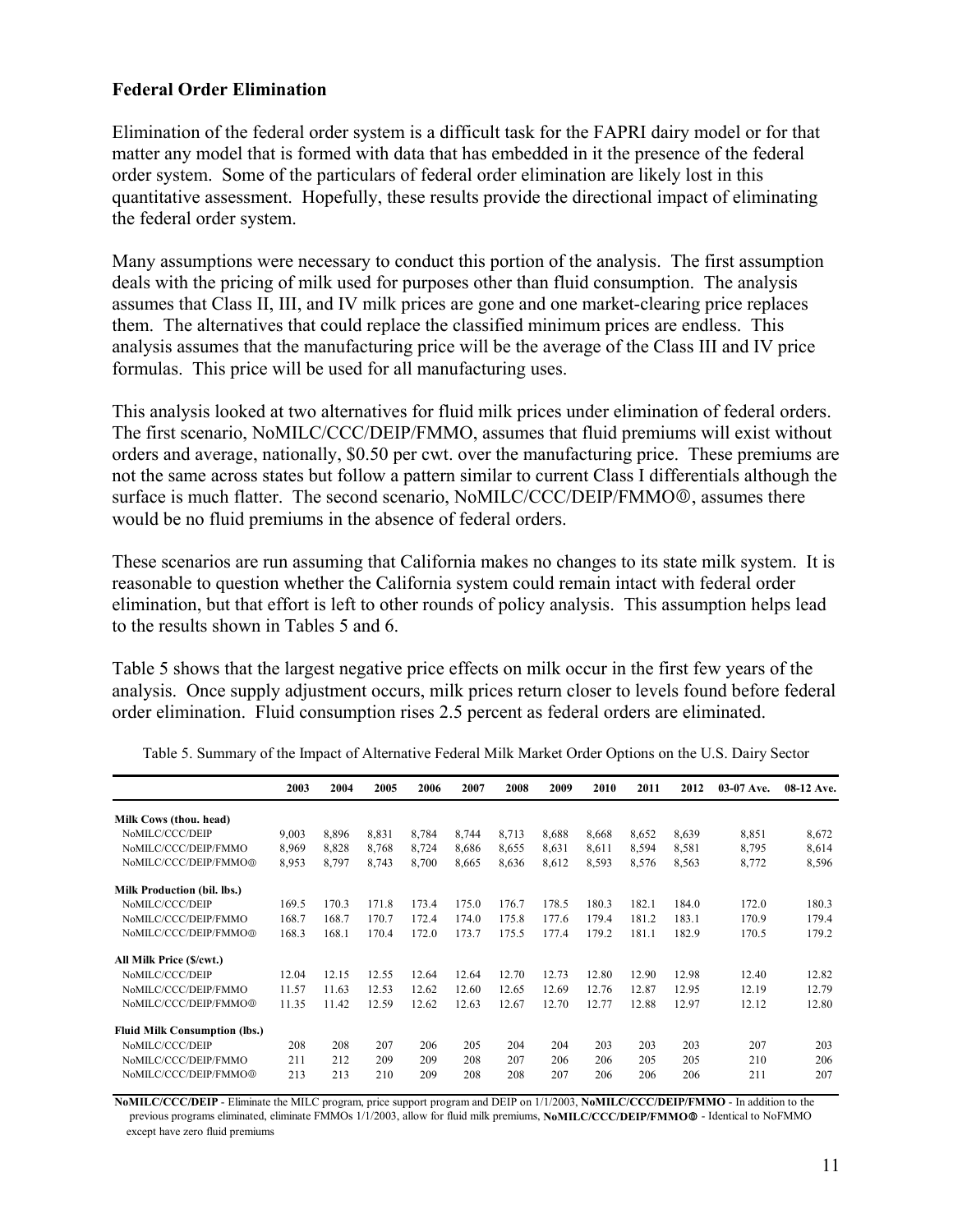The result on the U.S. all milk price of these alternatives needs further discussion. The FAPRI model calculates the U.S. all milk price as a current production weighted average of the statelevel all milk prices. The result of constructing the U.S. all milk price in this fashion is that if the production effect of policy changes on a low all milk price state like California is positive then the California all milk price will get a larger weight and that will have a negative effect on the U.S. all milk price. This result occurs in these scenarios.

Table 6 shows that the state-level results of these federal order elimination scenarios are not uniform across the country. It appears that states with less than 20 percent fluid utilization show higher all milk prices with the elimination of federal orders while those states with fluid utilization in excess of 35 percent clearly are better off with the federal order system in place. Again, it is important to note that no change was made to the California order system and that they are much better off under the elimination of federal orders because as dairy product prices increase all of their class prices adjust upward as well.

|                                                                         | 2003    | 2004    | 2005    | 2006    | 2007    | 2008    | 2009               | 2010    | 2011    | 2012    | 03-07 Ave. | 08-12 Ave. |
|-------------------------------------------------------------------------|---------|---------|---------|---------|---------|---------|--------------------|---------|---------|---------|------------|------------|
|                                                                         |         |         |         |         |         |         | ( <i>\$</i> /cut.) |         |         |         |            |            |
| <b>NoMILC/CCC/DEIP (All Milk Price)</b>                                 |         |         |         |         |         |         |                    |         |         |         |            |            |
| California                                                              | 10.71   | 10.83   | 11.24   | 11.34   | 11.35   | 11.42   | 11.45              | 11.53   | 11.63   | 11.71   | 11.09      | 11.55      |
| Wisconsin                                                               | 12.27   | 12.41   | 12.81   | 12.92   | 12.94   | 13.01   | 13.06              | 13.15   | 13.26   | 13.36   | 12.67      | 13.17      |
| New York                                                                | 12.71   | 12.85   | 13.26   | 13.36   | 13.37   | 13.45   | 13.49              | 13.57   | 13.68   | 13.77   | 13.11      | 13.59      |
| Pennsylvania                                                            | 13.64   | 13.78   | 14.19   | 14.30   | 14.31   | 14.38   | 14.42              | 14.50   | 14.61   | 14.70   | 14.04      | 14.53      |
| Minnesota                                                               | 12.34   | 12.48   | 12.88   | 12.99   | 13.01   | 13.09   | 13.13              | 13.22   | 13.34   | 13.44   | 12.74      | 13.24      |
| Idaho                                                                   | 11.30   | 11.44   | 11.85   | 11.95   | 11.97   | 12.04   | 12.08              | 12.16   | 12.27   | 12.36   | 11.70      | 12.18      |
| New Mexico                                                              | 11.68   | 11.82   | 12.23   | 12.34   | 12.35   | 12.43   | 12.47              | 12.56   | 12.67   | 12.76   | 12.09      | 12.58      |
| Michigan                                                                | 12.13   | 12.27   | 12.67   | 12.78   | 12.79   | 12.87   | 12.91              | 13.00   | 13.11   | 13.21   | 12.53      | 13.02      |
| Washington                                                              | 11.99   | 12.12   | 12.53   | 12.64   | 12.64   | 12.72   | 12.75              | 12.83   | 12.93   | 13.02   | 12.38      | 12.85      |
| Texas                                                                   | 12.73   | 12.87   | 13.28   | 13.38   | 13.40   | 13.47   | 13.52              | 13.60   | 13.71   | 13.81   | 13.13      | 13.62      |
| Other States                                                            | 12.46   | 12.59   | 13.00   | 13.11   | 13.12   | 13.20   | 13.24              | 13.32   | 13.43   | 13.53   | 12.86      | 13.34      |
| NoMILC/CCC/DEIP/FMMO (Δ in All Milk Price Relative to NoMILC/CCC/DEIP)  |         |         |         |         |         |         |                    |         |         |         |            |            |
| California                                                              | 0.23    | 0.19    | 0.66    | 0.66    | 0.65    | 0.64    | 0.65               | 0.66    | 0.68    | 0.69    | 0.48       | 0.67       |
| Wisconsin                                                               | $-0.32$ | $-0.40$ | 0.12    | 0.11    | 0.08    | 0.07    | 0.07               | 0.06    | 0.05    | 0.04    | $-0.08$    | 0.05       |
| New York                                                                | $-1.03$ | $-1.10$ | $-0.60$ | $-0.60$ | $-0.62$ | $-0.63$ | $-0.63$            | $-0.63$ | $-0.63$ | $-0.63$ | $-0.79$    | $-0.63$    |
| Pennsylvania                                                            | $-1.01$ | $-1.07$ | $-0.57$ | $-0.58$ | $-0.59$ | $-0.61$ | $-0.61$            | $-0.61$ | $-0.61$ | $-0.61$ | $-0.76$    | $-0.61$    |
| Minnesota                                                               | $-0.27$ | $-0.35$ | 0.16    | 0.15    | 0.13    | 0.11    | 0.11               | 0.10    | 0.09    | 0.08    | $-0.03$    | 0.10       |
| Idaho                                                                   | $-0.17$ | $-0.24$ | 0.27    | 0.26    | 0.24    | 0.23    | 0.23               | 0.23    | 0.23    | 0.23    | 0.07       | 0.23       |
| New Mexico                                                              | $-1.02$ | $-1.09$ | $-0.58$ | $-0.59$ | $-0.61$ | $-0.63$ | $-0.62$            | $-0.63$ | $-0.63$ | $-0.64$ | $-0.78$    | $-0.63$    |
| Michigan                                                                | $-0.60$ | $-0.68$ | $-0.17$ | $-0.17$ | $-0.20$ | $-0.21$ | $-0.21$            | $-0.22$ | $-0.22$ | $-0.23$ | $-0.36$    | $-0.22$    |
| Washington                                                              | $-0.16$ | $-0.22$ | 0.27    | 0.27    | 0.26    | 0.24    | 0.25               | 0.26    | 0.26    | 0.27    | 0.08       | 0.26       |
| Texas                                                                   | $-1.03$ | $-1.10$ | $-0.59$ | $-0.60$ | $-0.62$ | $-0.64$ | $-0.63$            | $-0.64$ | $-0.65$ | $-0.65$ | $-0.79$    | $-0.64$    |
| <b>Other States</b>                                                     | $-0.73$ | $-0.80$ | $-0.30$ | $-0.30$ | $-0.32$ | $-0.34$ | $-0.34$            | $-0.34$ | $-0.34$ | $-0.35$ | $-0.49$    | $-0.34$    |
| NoMILC/CCC/DEIP/FMMO@ (Δ in All Milk Price Relative to NoMILC/CCC/DEIP) |         |         |         |         |         |         |                    |         |         |         |            |            |
| California                                                              | 0.26    | 0.23    | 0.97    | 0.91    | 0.92    | 0.90    | 0.90               | 0.91    | 0.92    | 0.93    | 0.66       | 0.91       |
| Wisconsin                                                               | $-0.45$ | $-0.51$ | 0.27    | 0.20    | 0.20    | 0.17    | 0.16               | 0.15    | 0.14    | 0.13    | $-0.06$    | 0.15       |
| New York                                                                | $-1.38$ | $-1.43$ | $-0.66$ | $-0.73$ | $-0.72$ | $-0.75$ | $-0.75$            | $-0.76$ | $-0.76$ | $-0.76$ | $-0.98$    | $-0.75$    |
| Pennsylvania                                                            | $-1.35$ | $-1.40$ | $-0.63$ | $-0.70$ | $-0.69$ | $-0.72$ | $-0.72$            | $-0.73$ | $-0.73$ | $-0.73$ | $-0.96$    | $-0.73$    |
| Minnesota                                                               | $-0.38$ | $-0.44$ | 0.34    | 0.27    | 0.27    | 0.24    | 0.23               | 0.22    | 0.21    | 0.20    | 0.02       | 0.22       |
| Idaho                                                                   | $-0.28$ | $-0.33$ | 0.44    | 0.37    | 0.38    | 0.35    | 0.35               | 0.34    | 0.34    | 0.33    | 0.12       | 0.34       |
| New Mexico                                                              | $-1.41$ | $-1.46$ | $-0.69$ | $-0.76$ | $-0.75$ | $-0.78$ | $-0.79$            | $-0.80$ | $-0.81$ | $-0.81$ | $-1.01$    | $-0.80$    |
| Michigan                                                                | $-0.83$ | $-0.88$ | $-0.11$ | $-0.18$ | $-0.17$ | $-0.20$ | $-0.21$            | $-0.22$ | $-0.22$ | $-0.23$ | $-0.43$    | $-0.22$    |
| Washington                                                              | $-0.30$ | $-0.34$ | 0.42    | 0.35    | 0.37    | 0.34    | 0.34               | 0.34    | 0.34    | 0.35    | 0.10       | 0.34       |
| Texas                                                                   | $-1.52$ | $-1.57$ | $-0.80$ | $-0.87$ | $-0.86$ | $-0.89$ | $-0.90$            | $-0.91$ | $-0.91$ | $-0.92$ | $-1.12$    | $-0.91$    |
| <b>Other States</b>                                                     | $-1.16$ | $-1.21$ | $-0.44$ | $-0.51$ | $-0.50$ | $-0.53$ | $-0.54$            | $-0.55$ | $-0.55$ | $-0.56$ | $-0.77$    | $-0.54$    |

Table 6. The Regional Impact on Milk Prices of Alternative Federal Milk Market Order Options

**NoMILC/CCC/DEIP** - Eliminate the MILC program, price support program and DEIP on 1/1/2003, **NoMILC/CCC/DEIP/FMMO** - In addition to the previous programs eliminated, eliminate FMMOs 1/1/2003, allow for fluid milk premiums, **NoMILC/CCC/DEIP/FMMO**0 - Identical to NoFMMO except have zero fluid premiums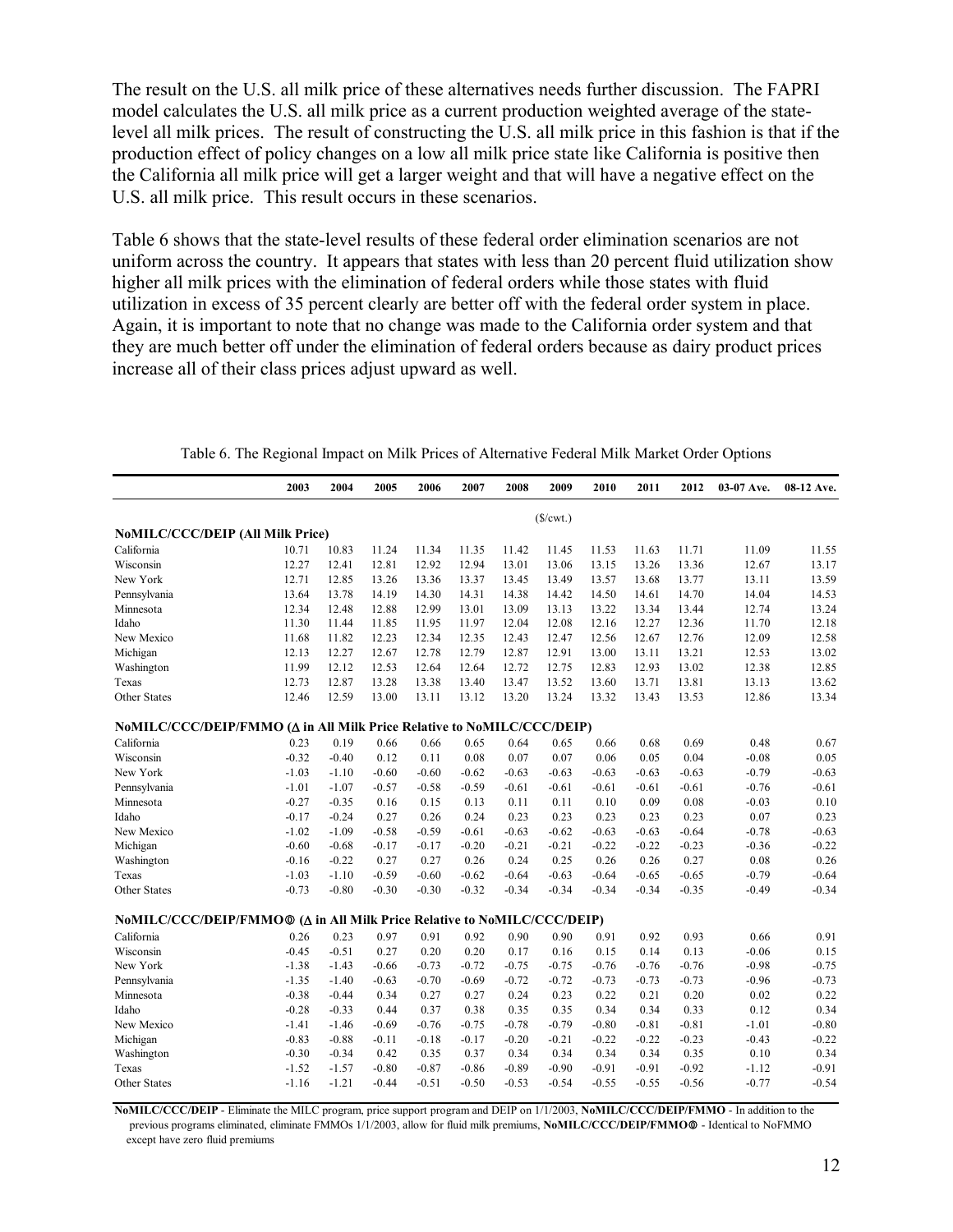#### **Summary**

The combined effect of eliminating all of the federal dairy policies examined in this paper results in less milk being produced in the United States. The short run disruption of eliminating features of dairy policy generally results in the largest decline in milk prices. Table 7 highlights that the longer run effect on milk prices or milk revenue in the case of a direct payment program is often less as milk supplies adjust to the changed policy. U.S. milk production declines by over 2 billion pounds in this analysis with the elimination of federal orders with no market generated fluid premiums, price support program, DEIP, and the MILC program.

This analysis highlights the reason regional battles have occurred as new dairy policy is debated. The impacts of eliminating the MILC program or the federal order system are not uniform across states. It appears from this analysis that the regional dairy battles that occur in the dairy policy debate are not over.

This analysis is meant to quantify the "corners" of dairy policy alternatives. It is an attempt to show how the industry would look under these different elimination scenarios. Each of these scenarios required assumptions to be made that can lead to particular results. A different set of assumptions could generate results that look quite different. The model used to judge these policy alternatives can be called into question when such large policy changes are made. The FAPRI model is always being examined to make changes to its structure to better deal with the kinds of questions that are being asked of it. These results are meant to help frame the dairy policy debate in quantitative terms.